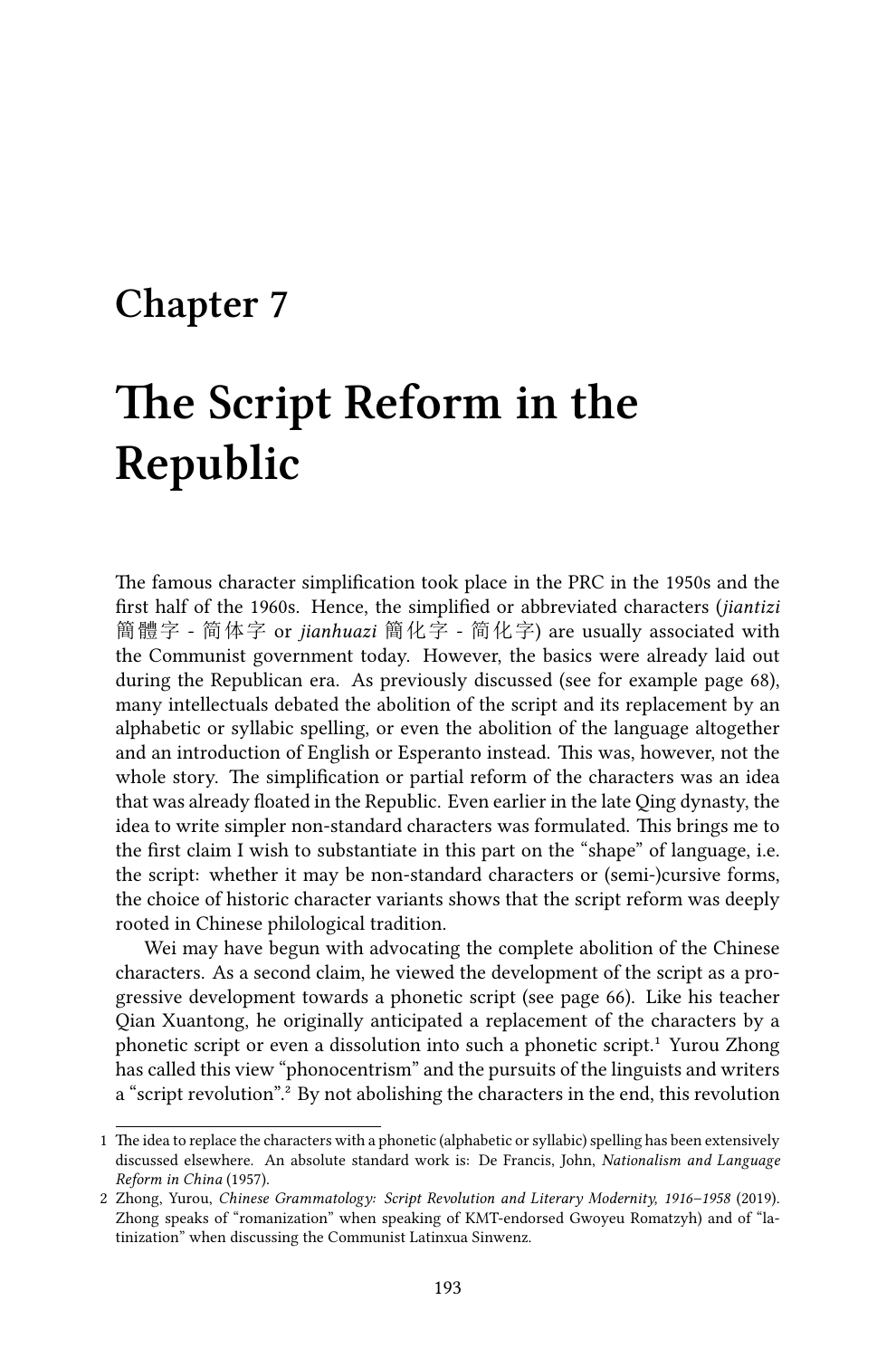was "contained", and the affirmative action towards the Chinese script can be counted as emancipation from Western norms.

The script reform debates were also part of Wei's development. After originally envisaging the total dissolution of the original shape of the characters to purely serve the sound, he would gradually grow fond of the ideas to "partially reform the script". This would include abbreviating or simplifying it according to millennia-old structural principles. While his Republican views of possible simplified characters merely focus on the graphical aspects, the final chapter on the PRC reforms (chapter 8, page 213) will show a synthesis of conserving graphical principles and reintroducing phonetic aspects into the script. This brings me to my third claim: according to Wei Jiangong's language concept, sound is the key to meaning. The script reform abided by this principle and made the characters more phonetic again. The methods for implementation included the adoption of existing and creation of new phono-semantic compound characters (*xingshengzi* 形聲字).

While the Republican and PRC periods are highly coherent from the perspective of linguistic science, the political perspective presents a different picture. This brings me to my fourth claim: while Wei's legitimization of the language policy in the PRC looks different from that of the Republic, he only changed the rhetoric. His basic language concept remained unchanged.

## **7.1 Wei's Early Views on Script Reform**

In the following subsections, I explain how Wei Jiangong began to formulate his views on the Chinese script and the possibility to reform it. He set out asking the general question how spoken and written language interact and grew increasingly fond of phonographic spelling. As early as in 1925, he claimed that a development towards a phonographic spelling was the inevitable evolution all scripts of the world would undergo. If we compare this to the conceptions underlying the simplification of the characters in the PRC, we realize that this idea would have proven to be persuasive. Nevertheless it should be noted that Wei was by far not the only linguist to promote this idea. Another important foundational concept formulated at the time was that it was generally possible to reform any given script.

#### **7.1.1 1920–1925: Folk Songs and Script Evolution**

Wei Jiangong's starting point of inquiring into the nature of the Chinese script are folk songs (*geyao* 歌謠). Wei inquired about the relationship that sound (*yin* 音) and shape (*xing* 形) of characters have with meaning (*yi* 義). How should researchers represent a morpheme used in folk songs that clearly do not have a written form? For the singers of these songs, they are not represented by a character. Wei Jiangong addressed this question in a letter to Gu Jiegang in 1920. The term Wei Jiangong uses to refer to dialect words that do not have a clear equiva-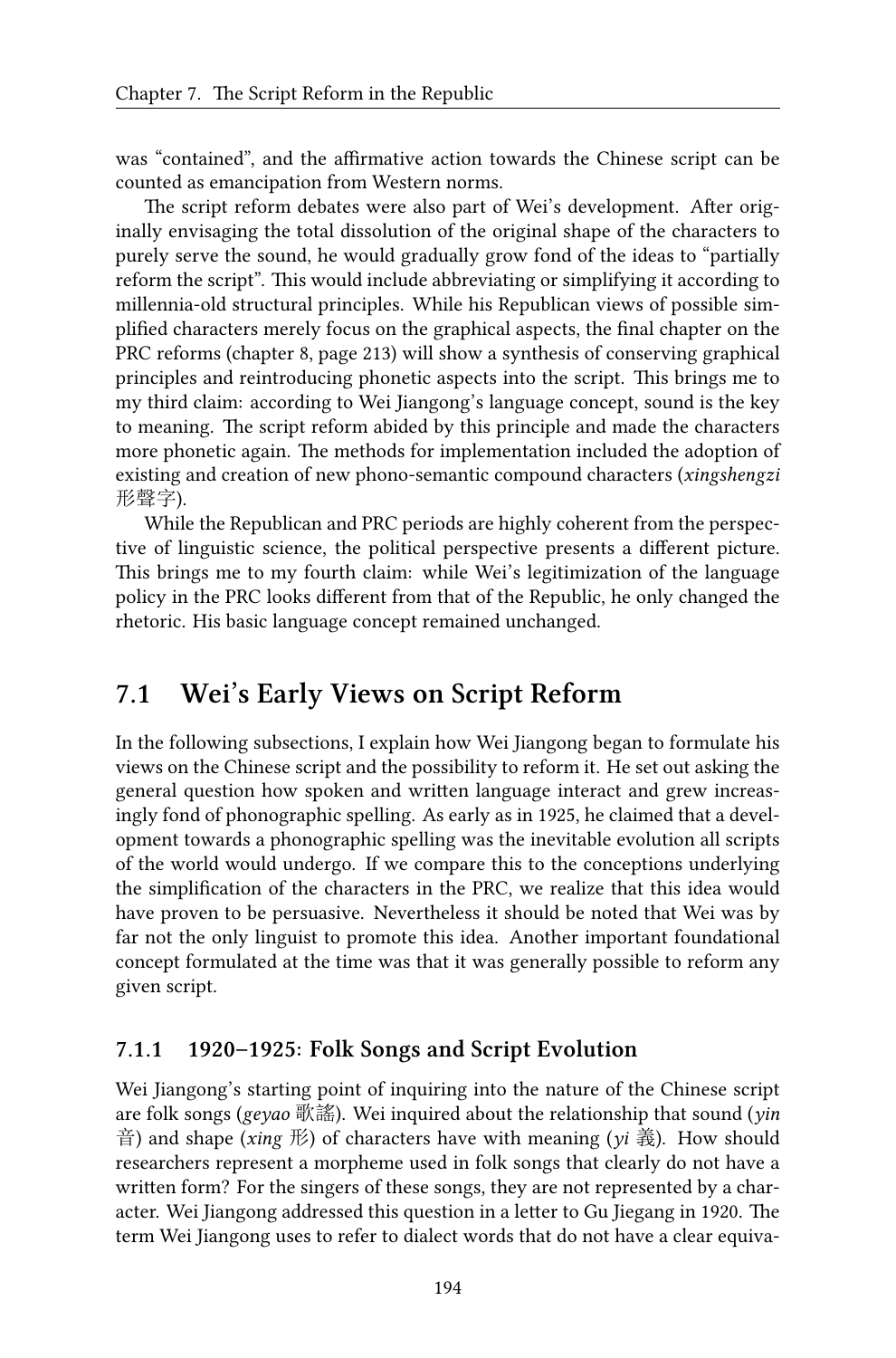lent is "popular" or "non-standard characters": *suzi* 俗字. Wei Jiangong also used another key concept in this early letter: "evolution" *jinhua* 進化. The evolution of language resulted in a change of the pronunciation. Some dialects still conserve historical states of the language. Therefore, in this letter of 1920, Wei advocated the representation of these dialect words or *suzi* by characters whose historical pronunciation coincides with the pronunciation in that particular folk song. Wei Jiangong argued explicitly against Shen Jianshi, who said that these words with sound but no character (*you yin wu zi* 有音無字) should only be represented by Zhuyin fuhao.<sup>3</sup>

Wei Jiangong discussed this letter again five years later on October 27, 1925, in his "Reporting [on my own offense] that 'sound' does not serve 'shape"' (Jianju bu "yi 'sheng' wei 'xing' yi" 檢舉不 "以 '聲' 為 '形'役"). Here, Wei declared that he has changed his mind completely and that he was wrong. He now believed that phonographic spelling *biaoyin* 標音 is the only reasonable method to graphically represent these words that seem to exist only in the dimension of sound.<sup>4</sup>

#### **7.1.2 1925: Script Reform for Evolution**

About four months before his vow to employ phonographic spelling, Wei Jiangong advocated abolishing Chinese characters altogether. In his article "Arguing from the tendency of the Chinese script that the characters – square characters – need to be abolished" (Cong Zhongguo wenzi de qushi lun hanzi – fangkuaizi de yingai feichu 從中國文字的趨勢上論漢字(方塊字)的應該廢除, published in *Guoyu zhoukan* vol. 8 on August 26, 1925, and written on June 26, 1925,<sup>5</sup> Wei Jiangong not only criticized the characteristics of the Chinese script but also explains his views on its development.

His first article on the topic of script reform (*wenzi gaige* 文字改革) focuses on the concept of evolution and progress. He explains his concept of language and script and of their development over time. He claims that this historical change of the script proves the existence of evolution and subsequently illustrates where this evolution will lead and what role language planning could play. Wei Jiangong opens his discussion with the radical, iconoclastic call to "throw the Chinese characters in the pile of antiquities" (*guidao gudong dui li qu* 歸到古董 堆裏去).

The first paradigm of script development Wei establishes is the people's struggle for the simple and convenient; this is his explanation why people who write have a tendency to scribble unintelligible things. The characters are simply too complicated and the writer wanted to save time.

<sup>3</sup> Wei Jiangong 魏建功, "Guanyu geyao zhong zheng su zi wenti gei Gu Jiegang xiansheng de yi feng xin" (2001), 2.

<sup>4</sup> Wei Jiangong 魏建功, "Jianju bu "yi 'sheng' wei 'xing' yi"" 檢舉不 "以 "聲"為 '形'役" [Reporting [on my own offense] that 'sound' does not serve 'shape'], in: *Wei Jiangong wenji* 魏建功文集, ed. by Ye Xiaochun 叶笑春, Rong Wenmin 戎文敏, Zhou Fang 周方 and Ma Zhenxing 马镇, vol. 3, Nanjing 南京: Jiangsu jiaoyu chubanshe 江苏教育出版社, 2001, 72–74.

<sup>5</sup> Wei Jiangong 魏建功, "Cong Zhongguo wenzi de qushi shang lun hanzi – fangkuaizi – de yinggai feichu" (1925), 4.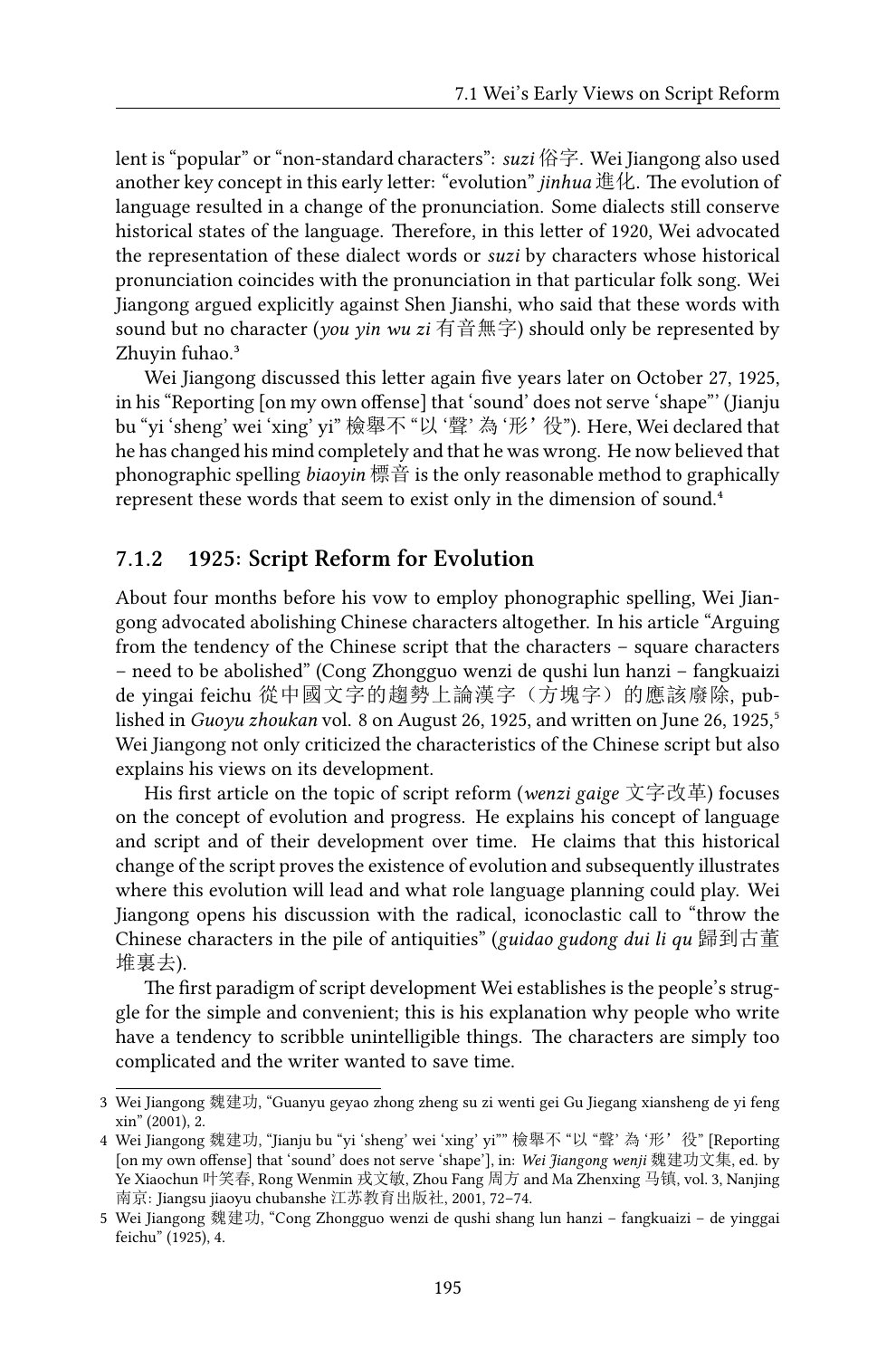On the nature of language, he calls it a "sign" or "symbol" *fuhao* 符號<sup>6</sup>. This symbol is used by a person to express his/her will. Wei identifies it as the most distinctive feature of humankind. Script then is a sign of signs, since it is the spoken sign written down on paper. Both language and script develop incessantly; this "tendency" (*qushi*) cannot be stopped. He implies that someone in the society is trying to petrify the state of the script. While phonetic loan characters (*jiajiezi* 假借字) were already documented in the *Shuowen jiezi*, people today are not allowed to write phonetic loans (*jinren bu xu xie jiajiezi* 今人不許寫假借字, i.e. create new phonetic loans).<sup>7</sup> The script itself, however, has the natural tendency to develop and to evolve. Hence, a script reform introducing phonographic spelling would hasten the natural development.

Wei calls the current state of the evolution of the Chinese script "form development" or "shape evolution" *yanxing* 衍形.<sup>8</sup> For Wei, this means the shape of the characters is the distinctive feature of a semantic unit. We find this expression in Liang Qichao's "On renovating the citizen" *Xin min shuo* 新民說 from 1902, and it is very probable that Wei deliberately borrowed from him.<sup>9</sup>

列國文字,皆起於衍形。及其進也,則變而衍聲。夫人類之語言,遞相 差異,經千數百年後,而必大遠於其朔者,勢使然也。故衍聲之國,言 文常可以相合; 衍形之國, 言文必日以相離。10

The script of any given country originated from the development of shape, and the more it developed, the more it changed to a development of sound. The languages of humankind are all very different, and after many thousands of years have passed, they have become very different from what they were before; the circumstances cause this. In the countries in which [script] changes according to the sound, language and writing coincide. In countries in which [script] follows the shape, language and writing drift ever more apart.

This statement of Liang Qichao resonates with the aim of the *guoyu* movement adherents that a congruency of language and writing (*yan wen yizhi*) should be accomplished. Liang continues that a disparity between spoken and written language is detrimental for a country and that the Chinese characters are just too many and too hard to learn.<sup>11</sup>

<sup>6</sup> More information about the "sign" follows in section 7.1.2 on page 199.

<sup>7</sup> Wei Jiangong 魏建功, "Cong Zhongguo wenzi de qushi shang lun hanzi – fangkuaizi – de yinggai feichu" (1925), 2.

<sup>8</sup> *Yan* 衍 could also be read as a synonym of or a loan for *yan* 演. While also 演 has the meaning of "developing" or "evolving", the phrase could also be translated as "displaying the shape".

<sup>9</sup> However, Wei Jiangong is immersed in a discourse in which the other linguists participate as well. The same key words (*yanxing*, *yansheng*) are used in: Li Jinxi 黎錦熙, "Quanguo guoyu yundong dahui xuanyan" (1925), 2.

<sup>10</sup> Liang Qichao 梁啟超, "Xin min shuo: di shiyi jie: Lun jinbu" 新民說:第十一節:論進步 [On renovating the citizen: section 11: About progress], in: *Xin min congbao* 新民叢報 [New citizen] 11 (1902), 8–20. The punctuation follows: Liang Qichao 梁启超, "Xin min shuo" 新民说 [On renovating the citizen], in: *Liang Qichao quanji* 梁启超全集 [Complete works of Liang Qichao], ed. by Zhang Pinxing 张品兴, vol. 3: Beijing chubanshe 北京出版社, 1999, 655–735, see 684.

<sup>11</sup> Liang Qichao 梁启超, "Xin min shuo" (1999), 684.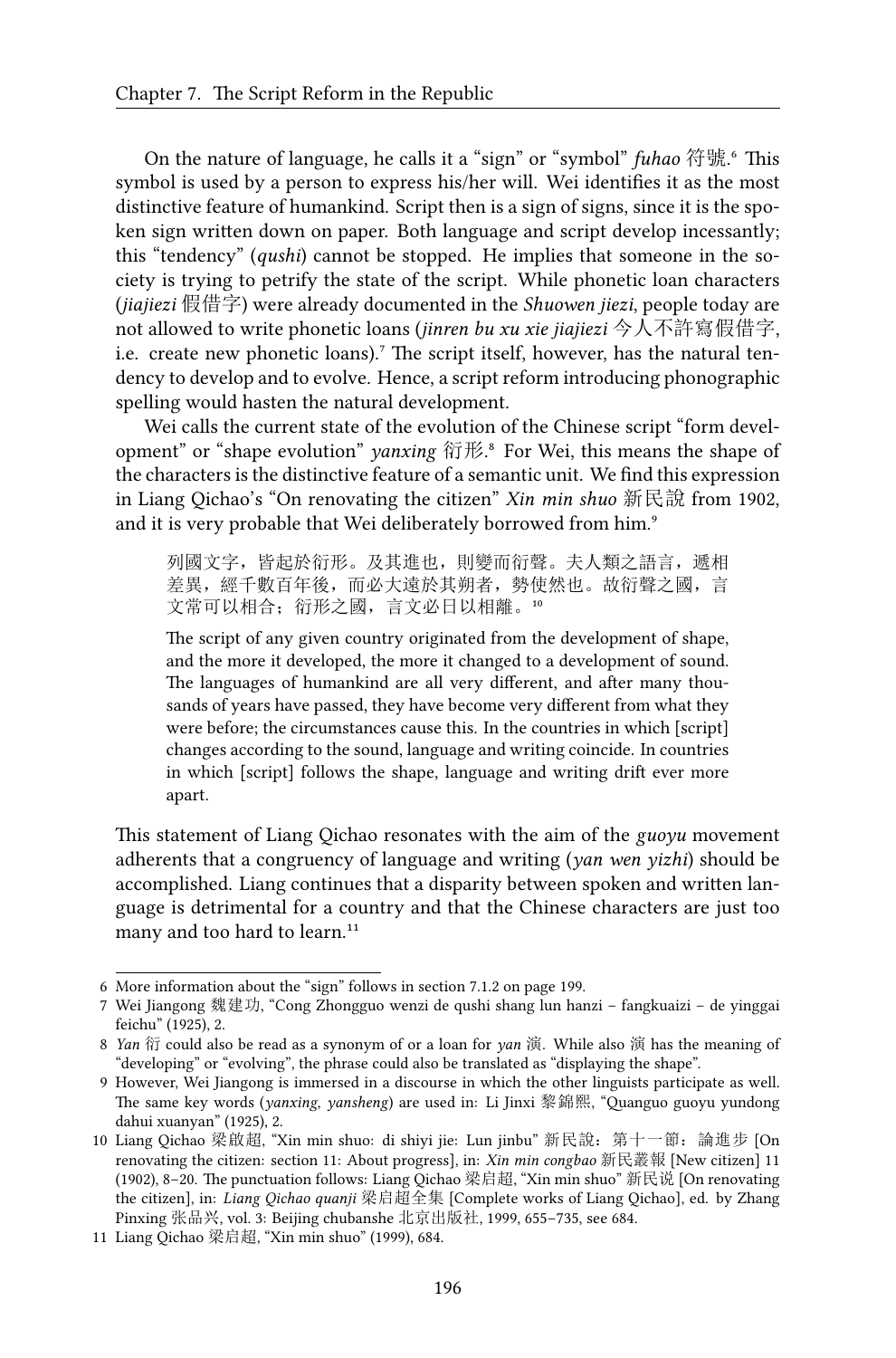Wei Jiangong explains this concept of *yanxing*: the Chinese script developed from a state of "script picture" *wenzihua*  $\overline{\chi} \ddot{\Xi} \overline{\Xi}^{12}$ , and its following stages were the different "six scripts" *liushu* 六書 (or six different types of characters). These "six traditionally recognized types of Chinese character structures or usages"<sup>13</sup> are often attributed to Xu Shen 許慎 (ca. 58–ca. 148) and his *Shuowen jiezi*. However, they are not only attested earlier, and it is also not certain that Xu Shen himself wrote the postface to his dictionary.<sup>14</sup> They are:

- 1. *zhishi* 指事 (literally, indicate matters; indicative): *shang* 上 (up) and *xia* 下 (down)
- 2. *xiangxing* 象形 (literally, resembling form; pictographic): *ri* 日 (sun) and *yue* 月 (moon)
- 3. *xingsheng* 形聲 (form and sound, i.e. signific-phonetic): *jiang* 江 (river), *he* 河 (river)
- 4. *huiyi* 會意 (literally, combine meanings; associative): *wu* 武 (military), *xìn* 信 (trust)
- 5. *zhuanzhu* 轉注 (literally, turned and annotated; notative): *kao* 考 (old) and *lao* 老 (old)
- 6. *jiajie* 假借 (literally, false borrowing; borrowed or rebus characters): *ling* 令 (order), *zhang* 長 (far back)<sup>15</sup>

Wei Jiangong presents the six categories in the following order: "pictographic" (*xiangxing*), "indicative" (*zhishi*), "associative" (*huiyi*). For him, these is evidence of the "shape development" (*yanxing*) of the script. He then continues with the signific-phonetic compound characters (*xingsheng*) followed by the borrowed characters (*jiajie*; he does not mention *zhuanzhu*). With this sequence, he argues that the *liushu* show a development from a pictographic to a phonographic writing, with *xingshengzi* and especially *jiajiezi* as the closest the Chinese script could come to such a phonographic writing. Wei Jiangong believed that the *jiajiezi* illustrated how the script already entered a half-phonographic period (*ban yinfu de shidai* 半音符的時代). Only a small step to the state of "sound development" *yansheng* 衍聲 would be needed, and the natural evolution points to that direction. That characters are often mixed up in everyday usage indicates the introduction of a phonographic spelling would be the logical consequence. Wei then ends with an enthusiastic call for the abolition of the Chinese characters (*hanzi* 漢字). Such a reform would simply speed up the natural evolution that is taking place.<sup>16</sup>

<sup>12</sup> I decided not to call it "pictogram" because that term is the following state of development.

<sup>13</sup> Boltz, William G., "Liù shū 六書 (Six Scripts)", in: *Encyclopedia of Chinese Language and Linguistics*, ed. by Sybesma, Rint, et al., Leiden / Boston: Brill, 2017, 616–624, see 616.

<sup>14</sup> Boltz, William G., "Liù shū 六書 (Six Scripts)" (2017), 617.

<sup>15</sup> Wilkinson, Endymion, *Chinese History: A New Manual* (2013), 35.

<sup>16</sup> Wei Jiangong 魏建功, "Cong Zhongguo wenzi de qushi shang lun hanzi – fangkuaizi – de yinggai feichu" (1925).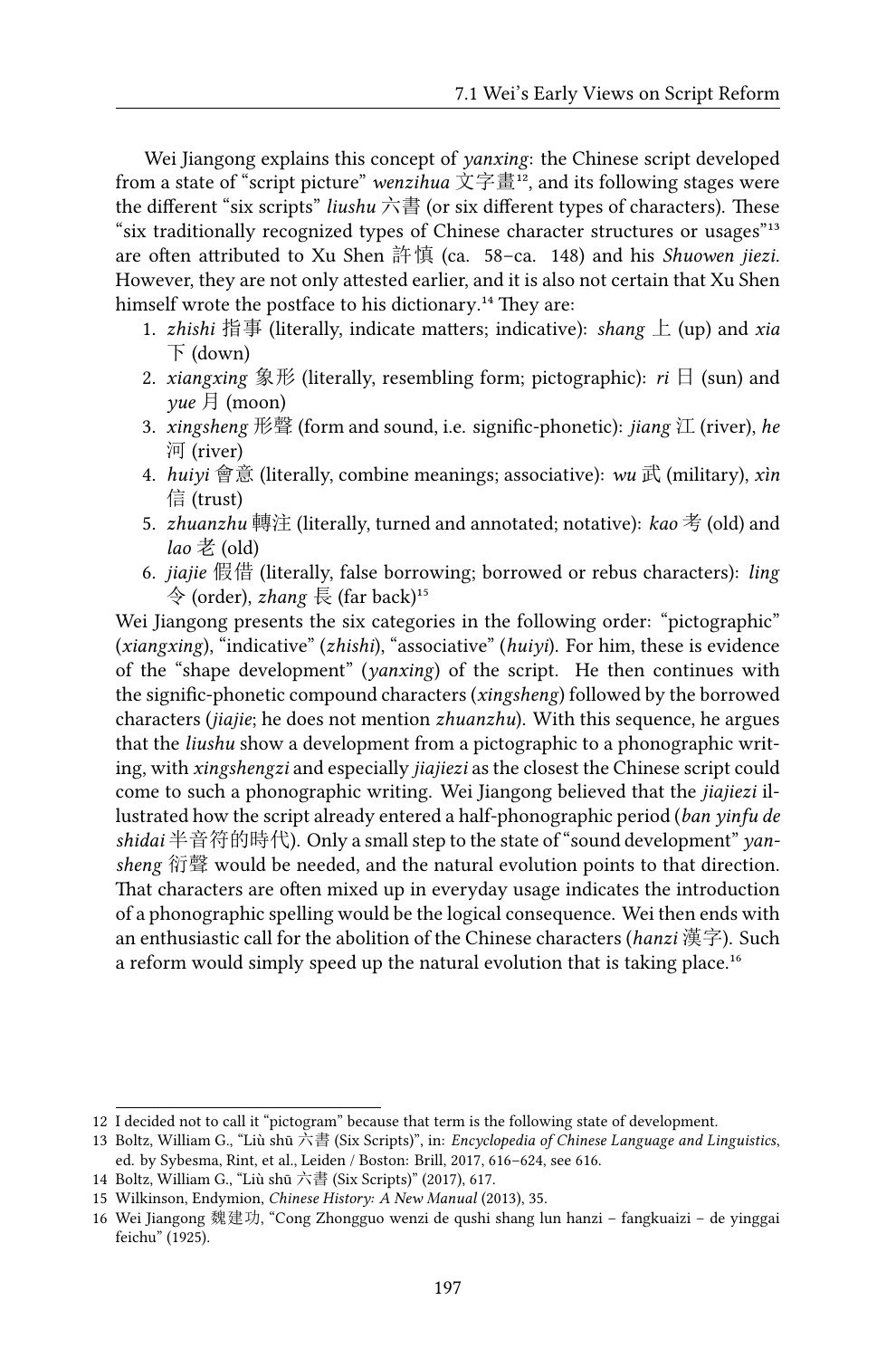The alternative writing schemes Wei Jiangong presents are Zhuyin and Wade-Giles,<sup>17</sup> giving preference to the former.<sup>18</sup> As I pointed out in my first discussion of the article above (section 3.2.2, page 66) Wei believed sound is the crucial means for transporting meaning. The fact that there are many homophonic characters does not bother him – he sees the misspellings ("scholar" *shi*  $\pm$  instead of "to be" *shi* 是, as an example) as proof that sound and context matter for the identification of a semantic unit.<sup>19</sup>

Another text that advocates language engineering going hand in hand with script evolution is Wei Jiangong's "New historical materials and old mentality" (Xin shiliao yu jiu xinli 新史料與舊心理), published in the weekly magazine of the National Learning (*guoxue*) department of Peking University in 1926. In it, Wei Jiangong elaborates on his concept of language change as a process of evolution. He states that the change (*bianqian* 變遷) of language and script is not degeneration or retrogression (*tuihua* 退化), but evolution or progress (*jinhua* 進 化).²⁰ These two terms, especially in juxtaposition, imply a teleological concept of evolution, one of advancement (*jin* 進), while the alternative development would be retreat (*tui* 退).

Darwinism came to China in the late 19th century. The concept of evolution prevalent in early 20th century China encompassed not only the idea that evolution was some sort of progress constantly leading to a somehow improved state but also struggle for survival. It was "submerged in extrascientific discourse about the nature of historical progress and China's ability to compete with other nation-states."<sup>21</sup> The first step in the reception of evolutionary theory was Yan Fu's *Tianyan lun* 天演論, an interpretational translation or paraphrase of T. H. Huxley's *Evolution and Ethics* (1896–1898). A translation of Charles Darwin's *On the Origin of Species* (originally published in 1859) only appeared in parts in 1903

<sup>17</sup> The Wade-Giles romanization was created by Sir Thomas Francis Wade (1818–1895) and improved and popularized by Herbert Allen Giles (1845–1835) in the 19th century. It was the standard transcription for most Western countries for the most of the 20th century. See: Wippermann, Dorothea, "Transcription Systems: Wade-Giles (English)", in: *Encyclopedia of Chinese Language and Linguistics*, ed. by Sybesma, Rint, et al., Leiden / Boston: Brill, 2017, 432–436.

<sup>18</sup> I deduce the inclination towards Zhuyin because it is employed significantly more often in his writings. The fact that Zhuyin represents the Chinese syllable structure (initial, medial, rhyme/final, see 46 on page 58) may also be a reason why the phonologist Wei preferred it. Cf. Wippermann, Dorothea, *Das Phonetische Alphabet Zhuyin Zimu – Entstehung und Verbreitung im Zuge der Nationalsprachlichen Bewegung in der Republik China 1912–1949* (1985), 18ff. See also page 79.

<sup>19</sup> Wei Jiangong 魏建功, "Cong Zhongguo wenzi de qushi shang lun hanzi – fangkuaizi – de yinggai feichu" (1925).

<sup>20</sup> See: Wei Jiangong 魏建功, "Xin shiliao yu jiu xinli" 新史料與舊心理 [New historical materials and old mentality], in: *Beijing daxue yanjiusuo guoxuemen zhoukan* 北京大學研究所國學們週刊 [Weekly review of the Institute of Sinology of Peking University] 2.15/16 (1926), 19–31, see 25. See also: Wei Jiangong 魏建功, "Xin shiliao yu jiu xinli" 新史料與舊心理 [New historical materials and old mentality], in: *Wei Jiangong wenji* 魏建功文集 [Collected works of Wei Jiangong], ed. by Ye Xiaochun 叶笑春, Rong Wenmin 戎文敏, Zhou Fang 周方 and Ma Zhenxing 马镇, vol. 4, Nanjing 南 京: Jiangsu jiaoyu chubanshe 江苏教育出版社, 2001, 127–140, see 133.

<sup>21</sup> Schneider, Laurence, *Biology and Revolution in Twentieth-Century China*, Lanham: Rowman & Littlefield Publishers, Inc., 2003, 42–43.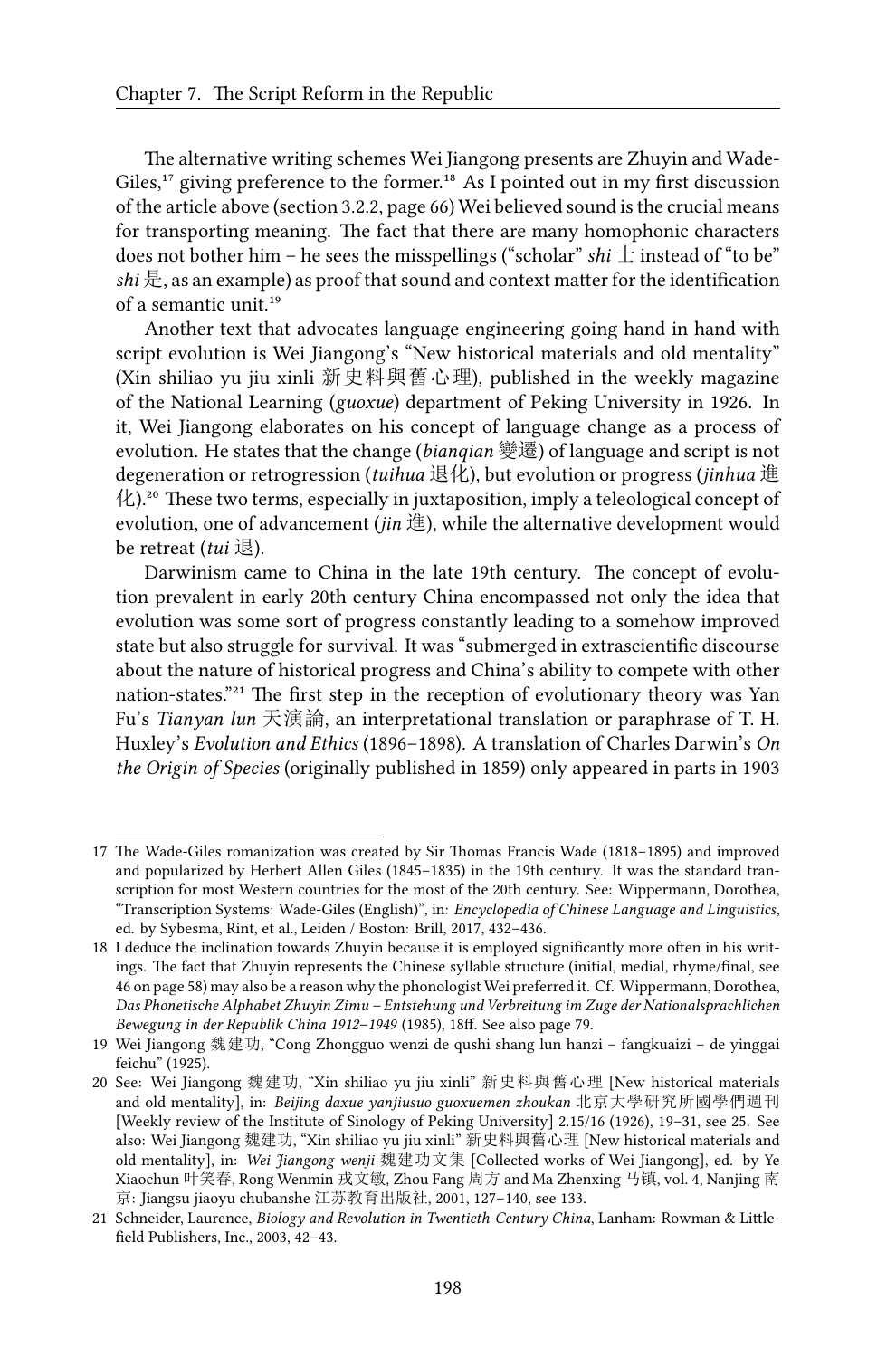and 1904, and then completely in 1920 by Ma Junwu 馬君武 (1881–1940) with the title *Wuzhong yuanshi* 物種原始.²²

In the article "New historical materials and old mentality", Wei Jiangong also reiterates his basic concepts of language and script:

語言是用聲音表現的大家公認而實行傳達意志的符號。運用繪畫的方 法將語言拿有形的符號記載下來就是文字;文字就成了符號的符號。符 號是人造的,不是一成不變古今如一的;所以語言文字便有了變遷。語 言文字的變遷並不是退化的,是進化的;因為符號怎樣用的方便便怎樣 的用,所以規定非常活動,隨時可以修改。修改次數越多,簡便的程度 越深,這就是進化的標準。23

Language is a commonly recognized symbol that finds its expression in sound, thereby realizing the transmission of intention. Applying the technique of drawing to express the language in writing is script. In this fashion, script is a sign of a sign. Signs are man-made; they are not unalterable and uniform in ancient times and today. Therefore, language and script have changed. The change of language and script is not a retrogression but progress. Because signs are used in a way that is convenient, their rules are very flexible, and they can be altered any time. The more they have been altered, the more they become simple and convenient. This is the standard of progress.

By stating that regulations are flexible and they can be changed anytime, Wei goes one step further than the previous article. He argues more outspokenly that language engineering is possible and worthwhile. Since one can interfere with natural development, and this interference is recommended, it will lead to speeding up evolution. This will culminate in progress.

The term "sign" reminds readers of today of Ferdinand de Saussure's semiotics (he called it *sémiologie*). However, secondary literature points out that de Saussure's ideas did not arrive in China until the 1930s.<sup>24</sup> Hence, it is not likely that Wei Jiangong has read de Saussure's *Cours de linguistique générale* (1916).<sup>25</sup> Therefore, I think that both "sign" and "symbol" can be suitable translations for *fuhao*, since Wei Jiangong uses the term in its general meaning. Still, Wei Jiangong's concept of this "sign" resonates with Saussure's *l'arbitraire du signe* (the

<sup>22</sup> Yang, Haiyan, "Encountering Darwin and Creating Darwinism in China" (2013).

<sup>23</sup> From Wei Jiangong 魏建功, "Xin shiliao yu jiu xinli" (1926), 25. and Wei Jiangong 魏建功, "Xin shiliao yu jiu xinli" (2001), 133.

<sup>24</sup> See: Zhang, Yanfei, and Shaojie Zhang, "How and Why Saussure is Misread in China: A Historical Study", in: *Language and History* 57.2 (2014), 149–67, see 150. See also: He Jiuying 何九盈, *Zhongguo xiandai yuyanxue shi* 中国现代语言学史 [History of Modern Linguistics in China], Zhaoqing 肇庆: Guangdong jiaoyu chubanshe 广东教育出版社, 1994, 177. The term *fuhaoxue* 符號學 today that denotes semiotics was presented in 1926 by Zhao Yuanren to mean symbolics or symbology. See: Zhao Yuanren 趙元任, "Fuhaoxue dagang" 符號學大綱 [Outline of symbolics], in: Kexue [Science] 5 (1926), 571–591. Zhao published a continuation of his article in volume 11.

<sup>25</sup> A Japanese translation was made only in 1928. Toyama, Tomonori, "Semiotics in Japan", in: *The Semiotic Sphere*, ed. by Sebeok, Thomas A., and Jean Umiker-Sebeok, New York / London: Plenum Press, 1986, 328.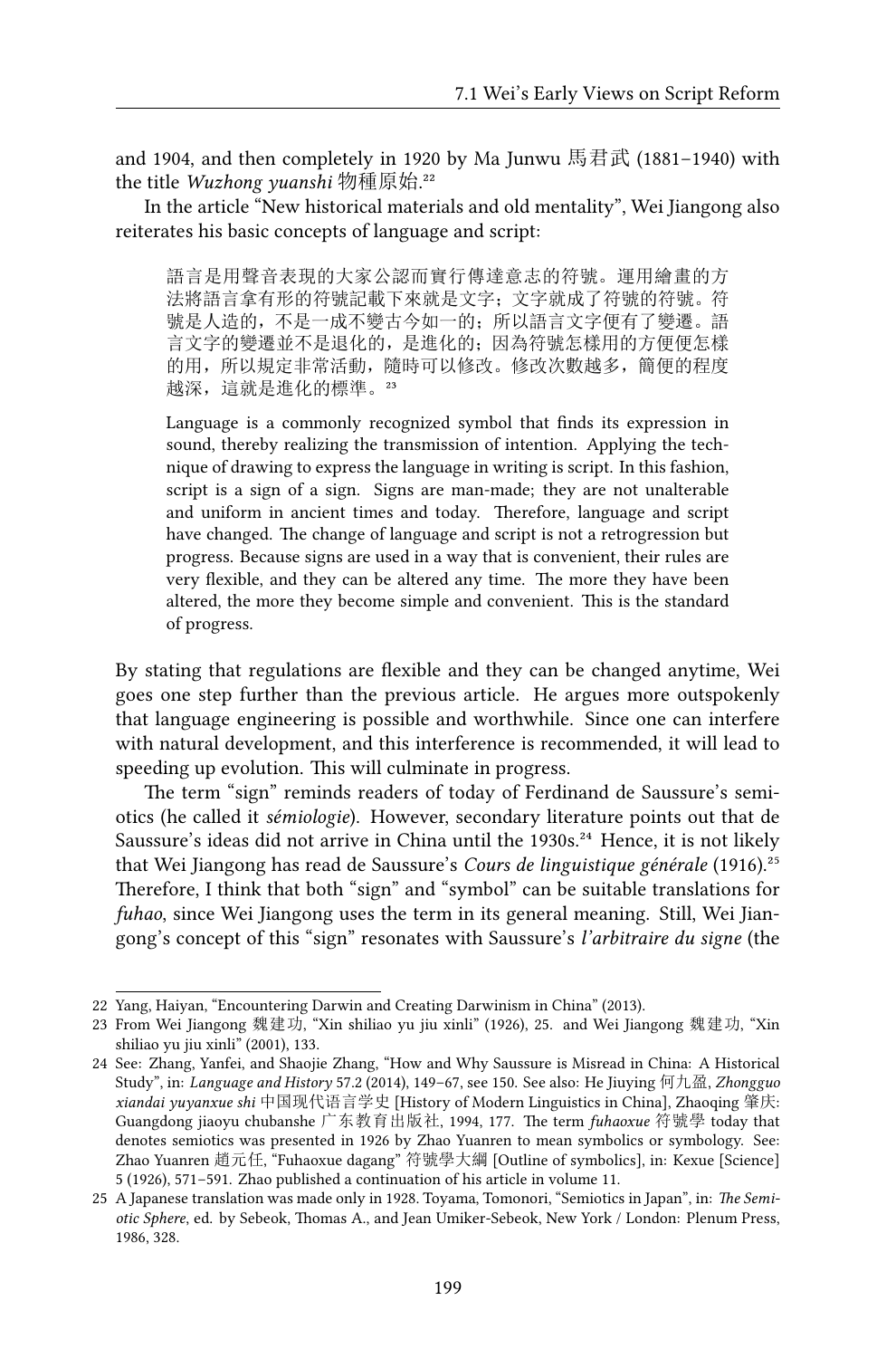arbitrariness of the sign). However, Wei Jiangong does not make Saussure's clear distinction between *langue* and *parole*.<sup>26</sup>

These early texts can be considered as preparation for Wei Jiangong's involvement in the script reform. Below, I will argue that Wei Jiangong was especially fond of increasing the phonetic information in the Chinese characters. This matches his concept that the script evolves in the direction of a phonographic writing, and that the purpose of reform is to ensure the script reaches this stage faster.

#### **7.1.3 1935: Science and Script Reform**

In 1935, Wei Jiangong explained his views on the relationship between science and script reform, using the example of the history of phonology as a scholarly discipline. He connects the "script reform movement" (*wenzi gaige yundong* 文 字改革運動) with the import of Western linguistics.

In the first part of his "Historical draft of Chinese phonology" (Zhongguo shengyunxue shigang), he gave an overview of the different disciplines researching language and script and explains their objective. Then, he explained how "philology" *xiaoxue* came to be linguistics and assigned the script reform movement a role in this history and established its connection with the import of Western linguistic's phonetics:

近代國勢的凌替,引起了文字改革運動。由文字改革運動的需要,音標 文字的創制發軔了。往日由外來文字的方法上引申出的分析字音的方 法更加滋長, 脫了文字的牽絆。純粹語言的科學很增加了許多新的色 彩。這是與文字改革運動同時起的科學文明的影響。清儒成就的意義已 進了"語學"範圍, 今後由"語音學"的輸入洗滌了前此的韵學中的玄 學雰霧,再加"語言學"的培養,可以更進一步建設起科學的中國語言 學來了。27

The decline of national strength nowadays led to the script reform movement. Out of the demand for the script reform movement began the creation of a phonetic script. In former days, the reception of the methods of foreign script led to an increase of methods for the analysis of the sound of characters. This took away the impediment of the script/characters. Pure language science increased by many colors. This is the influence of science and civilization that came up simultaneously with the script reform movement. The significance of the Qing scholars' achievements already entered the scope of "*yuxue*".²⁸ From then on, the import of "phonetics" (*yuyinxue*) cleansed phonology (*yunxue*) from the formerly existing mist of spiritualism.<sup>29</sup> A for-

<sup>26</sup> Compare: Bußmann, Hadumod, "Zeichen", in: *Lexikon der Sprachwissenschaft*, Stuttgart: Kröner, 2008, 806. Compare also: Bußmann, Hadumod, "Bezeichnendes vs. Bezeichnetes", in: *Lexikon der Sprachwissenschaft*, Stuttgart: Kröner, 2008, 89.

<sup>27</sup> Wei Jiangong 魏建功, "Zhongguo shengyunxue shigang" (2001), 131.

<sup>28</sup> *Yuxue* 語學 is an earlier term for linguistics that was most likely transmitted to Wei Jiangong from Japan (Japanese: *gogaku*) via Zhang Binglin (who was in Japan at the time of publication): Zhang Shixue 章氏學 [Binglin 炳麟], "Wenxue shuo li (xu di wu hao)" 文學說例(續第五號)[Explaining examples from literature (continuing number five)], in: *Xin min congbao* 新民叢報 [New Citizen] 9 (1902), 7–12, see 65. Here, Wei uses the term in a sense of proto-linguistics.

<sup>29</sup> Maybe even "esotericism".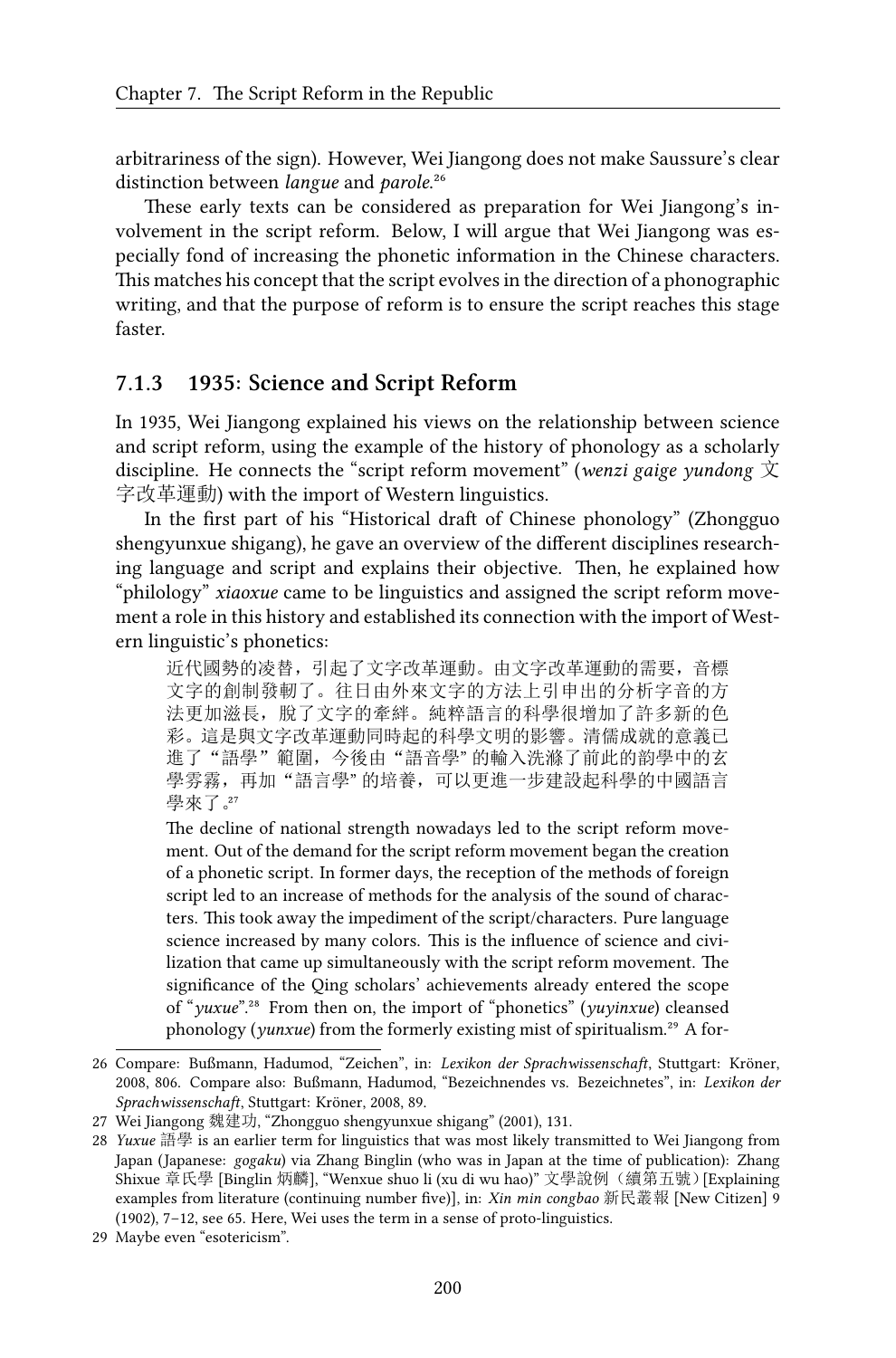mation in "linguistics" (*yuyanxue*) was added. This led to a step forward towards the establishment of Chinese linguistics (*Zhongguo yuyanxue*) as a science.

This explanation is followed by a further explanation of foreign influence on Chinese language study. He especially mentions the Indian influence.<sup>30</sup> Apart from an influence on language study, the contact with foreign languages and scripts also lead to the development of phonetic spellings:

先由中外交通引起語言文字的接觸,接觸上的困難需要解決,就產生了 幫助漢字注音的方法;

中外交通以後,國族的危亡問題引起愛國保種的運動,就首先發生開通 民智從改革文字著手的主張。

前一句話是外來的要求,後一句話是自我的覺悟。從這兩個方面演成國 音字母的兩套音標: 注音符號與國語羅馬字。31

Communication between China and other countries led to a contact with [their] language and script; difficulties in communication had to be solved, and this is why the method of using a phonetic transcription for the Chinese characters as a help was created;

Since China had begun to interact with others, the problem of the Chinese race being in peril led to the patriotic protection movement, and the first endeavor was to strive to remove all obstacles for the intelligence of the people through script reform.

The first statement describes a demand from outside; the second describes a self-realization. These two aspects led to the two different tables of national phonetic script: Zhuyin fuhao and Gwoyeu Romatzyh).

These transcription systems did not materialize from thin air. Wei Jiangong takes the reader back to the earliest Latin transcriptions developed by Western missionaries, and focuses especially on Nicholas Trigault's (Jin Nige 金尼聞, 1577–1628) work *Xi ru er mu zi* 西儒耳目資 (Aid to the ear and eye of the Western scholar). Wei explains how it was indeed an aid to either ear or eye: it enabled the reader to find a character according to the sound (*yi yin qiu zi* 依音求字) or a sound according to the character (*yi zi qiu yin* 依字求音).<sup>32</sup> It was, however, based on Western orthographic practice. Wei proceeds chronologically and mentions the developers of indigenous transcription systems, beginning with Lu Zhuangzhang who developed the "phonetic writing" *qieyinzi* 切音字 that can be traced to the *fanqie* principle of spelling according to initials and rhymes, which goes back to respecting the Chinese syllable structure.<sup>33</sup> Wang Zhao's "Mandarin alphabet" *guanhua zimu* 官話字母 then followed; its author was inspired by the Japanese *kana* scripts<sup>34</sup> that graphically draw, in a similar fashion to later Chinese tran-

<sup>30</sup> Wei Jiangong 魏建功, "Zhongguo shengyunxue shigang" (2001), 133.

<sup>31</sup> Wei Jiangong 魏建功, "Zhongguo shengyunxue shigang" (2001), 173.

<sup>32</sup> Wei Jiangong 魏建功, "Zhongguo shengyunxue shigang" (2001), 176.

<sup>33</sup> Kaske, Elisabeth, *The Politics of Language in Chinese Education, 1895–1919* (2008), 97.

<sup>34</sup> Wippermann, Dorothea, *Das Phonetische Alphabet Zhuyin Zimu – Entstehung und Verbreitung im Zuge der Nationalsprachlichen Bewegung in der Republik China 1912–1949* (1985), 13.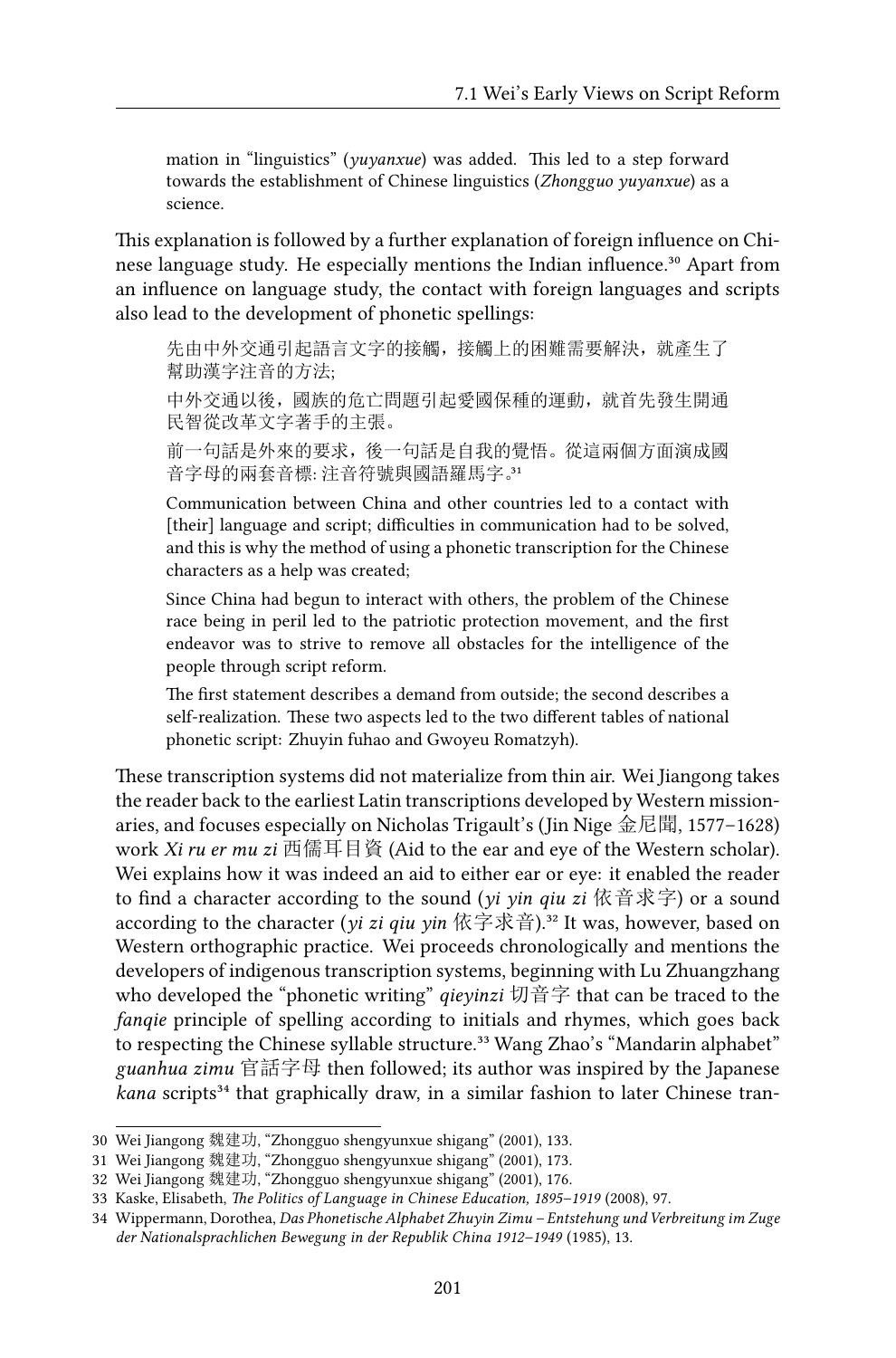scriptions, from Chinese characters or their components.<sup>35</sup> Wei then focuses on Lao Naixuan's 勞乃宣 (1843–1921) "Simple characters" *jianzi* 簡字,<sup>36</sup> which are an extension of Wang's *guanhua zimu*. This development culminates in the invention of *guoyin zimu* 國音字母, "national phonetic alphabet", later known known as Zhuyin Zimu/Fuhao.

Despite Wei's preference for Zhuyin – he employs it as a baseline of national pronunciation – his goal was not to discuss the perks of each of the systems. In *Zhongguo shengyunxue shigang*, he wanted to outline the language or pronunciation they represent. I have already described in Part I how the phonological research into the development of the Mandarin dialects was employed to legitimize a Beijing-pronunciation-based standard language. Relating to a possible reform or even replacement of the script, or at least with an auxiliary spelling, the question of a pronunciation standard is more significant if the script aims at unambiguously representing sound. While Western transcriptions were indeed the crucial impetus, Wei and many of his colleagues preferred looking to the traditional inventory to tackle script reform.

## **7.2 Simplified Characters with a Historical Basis**

Looking into traditional philological inventory during Republican times provided reformers the basics for the upcoming script reform. The following subsections discuss Wei Jiangong's perception that simplified characters had a long history, the role played by "vulgar characters" (*suzi*) and the simplification ideas that saw the light of day.

#### **7.2.1 Vulgar Characters, Simplified Characters**

Wei Jiangong may have been most famous as a phonologist, but his role as a paleographer cannot be overlooked either. In his lecture on the historical evolution of the Chinese characters' shape (Hanzi xingti bianqianshi 漢字形體變遷史) at the Southwestern United University (Xinan lianhe daxue, dated 1937 or later), Wei makes reference to the current "trend" (*chaoliu* 潮流) of simplified characters (*jiantizi* 簡體字).³⁷ This "vogue" had begun with Qian Xuantong's idea in 1920 that his students would increase the speed of their note taking if they adopted (*caiqu* 採取) the following eight simplification ideas (Qian numbered them a-h):

1. old characters (*guzi* 古字): *xiong* 胸 - 匈 (chest)

- 2. non-standard characters (*suzi*): *sheng* 聲 声 (sound)
- 3. cursive script characters (*caoshu* 草書): *dong* 東 东 (East)³⁸

<sup>35</sup> Müller-Yokota, Wolfram, "Schrift und Schriftgeschichte", in: *Sprache und Schrift Japans*, ed. by Lewin, Bruno, Leiden: Brill, 185–221, see 195, 199.

<sup>36</sup> Wei Jiangong 魏建功, "Zhongguo shengyunxue shigang" (2001), 202ff.

<sup>37</sup> Wei Jiangong 魏建功, "Hanzi xingti bianqianshi" (2001), 42. Bökset also writes of a "vogue": Bökset, Roar, *Long Story of Short Forms: The Evolution of Simplified Chinese Characters* (2006), 11.

<sup>38</sup> Qian Xuantong 錢玄同, "Jiansheng hanzi bihua de tiyi" 減省漢字筆畫底提議 [Proposition to reduce the strokes of Chinese characters], in: *Xin qingnian* 新青年 [*La Jeunesse*] 7.3 (1920), 111–116, see 112.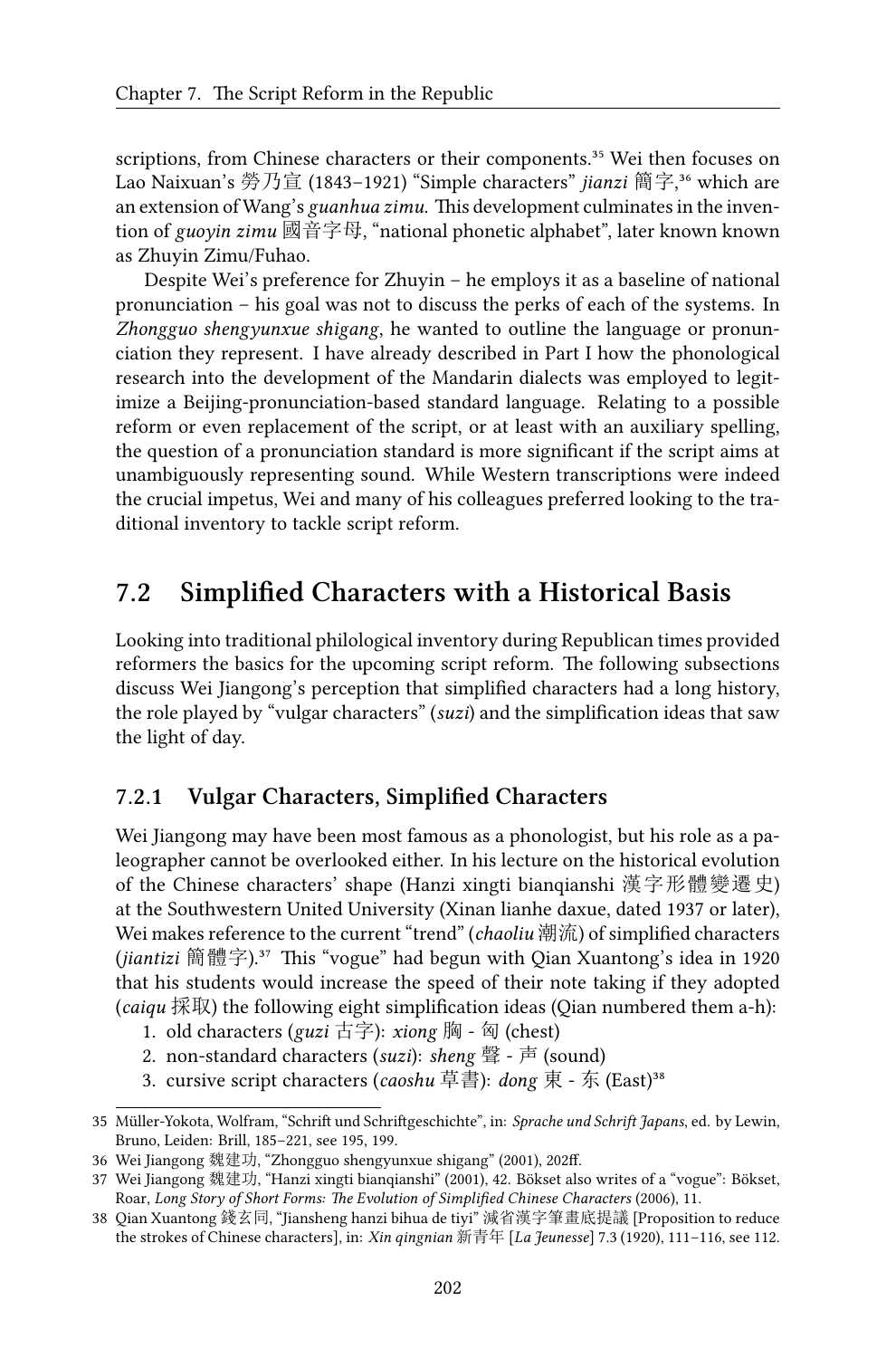- 4. homophonic loan characters from old books (*gu shu shang de tongyin jiajiezi* 古書上的同音假借字): *gong* 供 (*gōng* = supply, *gòng* = confess, offer sacrifices) - *gòng* 共 (share, common, together)
- 5. popular homophonic loan characters (*tongsu de tongyin jiajiezi* 通俗的同 音假借字): *jiang* 薑 - 姜 (ginger, also a surname)
- 6. newly drafted homophonic loan characters (*xin ni de tongyin jiajiezi* 新擬 的同音假借字): *fan* 範 - 范 (pattern, model, scope, also a surname)<sup>39</sup>
- 7. newly drafted semantic loan characters (*xin ni de jie yi zi* 新擬的借義字):  $nao \frac{m}{100}$  (brain) - *xin*  $\boxtimes$  (fontanel)<sup>40</sup>
- 8. newly drafted reduced stroke characters (*xin ni de jiansheng bihua zi* 新擬 的減省筆畫字): *li* 歷 - 历 (history)⁴¹

This list shows the basic principles of the creation of simplified characters or even their rediscovery. Adoption of existing non-standard variants was called for even earlier, namely by Lufei Kui in 1909, whose views on the *sutizi* 俗體字 I discuss below in section 8.2 on page 227. In general, analysis of Qian's eight approaches to simplifying the Chinese script shows the following: the fundamental construction principles that would lead to the simplified characters of the PRC were not only known in the Republic; they are deeply rooted in the Chinese script tradition. In terms of structural principles, some of Qian's categories overlap. Numbers 1, 2, 4 and 7 are characterized by an omission of components. The following will show how Wei Jiangong navigated this background.

Concluding his previous lectures, Wei presents the two tendencies in the history of the script, namely "avoiding complexity" (*bi fan* 避繁) and "eliminating the strange" (*qu guai*  $\pm \mathbb{E}$ ). As well, he discusses the two extremes between which the script development oscillated, namely "restriction" (*ju* 拘) and "liberation" ( $fang \; \nightharpoonup$ ).<sup>42</sup>

"Avoiding complexity", however, did not necessarily mean that the characters lost their complexity. Wei Jiangong indicates how the "vulgar" or "popular characters" (*suzi*) are not simpler or contain fewer strokes than the standard forms. Since many *suzi* were created with more explicit phonetics or include clearer semantic components, some of them may be more complex. Still, for the most part of the use in daily life, Wei argues, *suzi* tended towards simplification.

For these reasons, Wei continues, the recently proposed *jiantizi* are by no means only informed by *suzi*. He presents another method of simplifying the characters: the replacement of components with their cursive (*caoshu*) forms, i.e. replacing a complex element with a simple one. Since clarity and recognizability are key, these *jiantizi* were often written in regular (or standard) script form (*kaishu zhi tishi* 楷書之體勢).⁴³

<sup>39</sup> In numbers 4, 5 and 6 we see a convergence of different characters.

<sup>40</sup> Qian Xuantong 錢玄同, "Jiansheng hanzi bihua de tiyi" (1920), 113.

<sup>41</sup> Qian Xuantong 錢玄同, "Jiansheng hanzi bihua de tiyi" (1920), 114.

<sup>42</sup> Wei Jiangong 魏建功, "Hanzi xingti bianqianshi" (2001), 42.

<sup>43</sup> See Wei Jiangong 魏建功, "Hanzi xingti bianqianshi" (2001), 42. See also section 7.2.2 on page 207.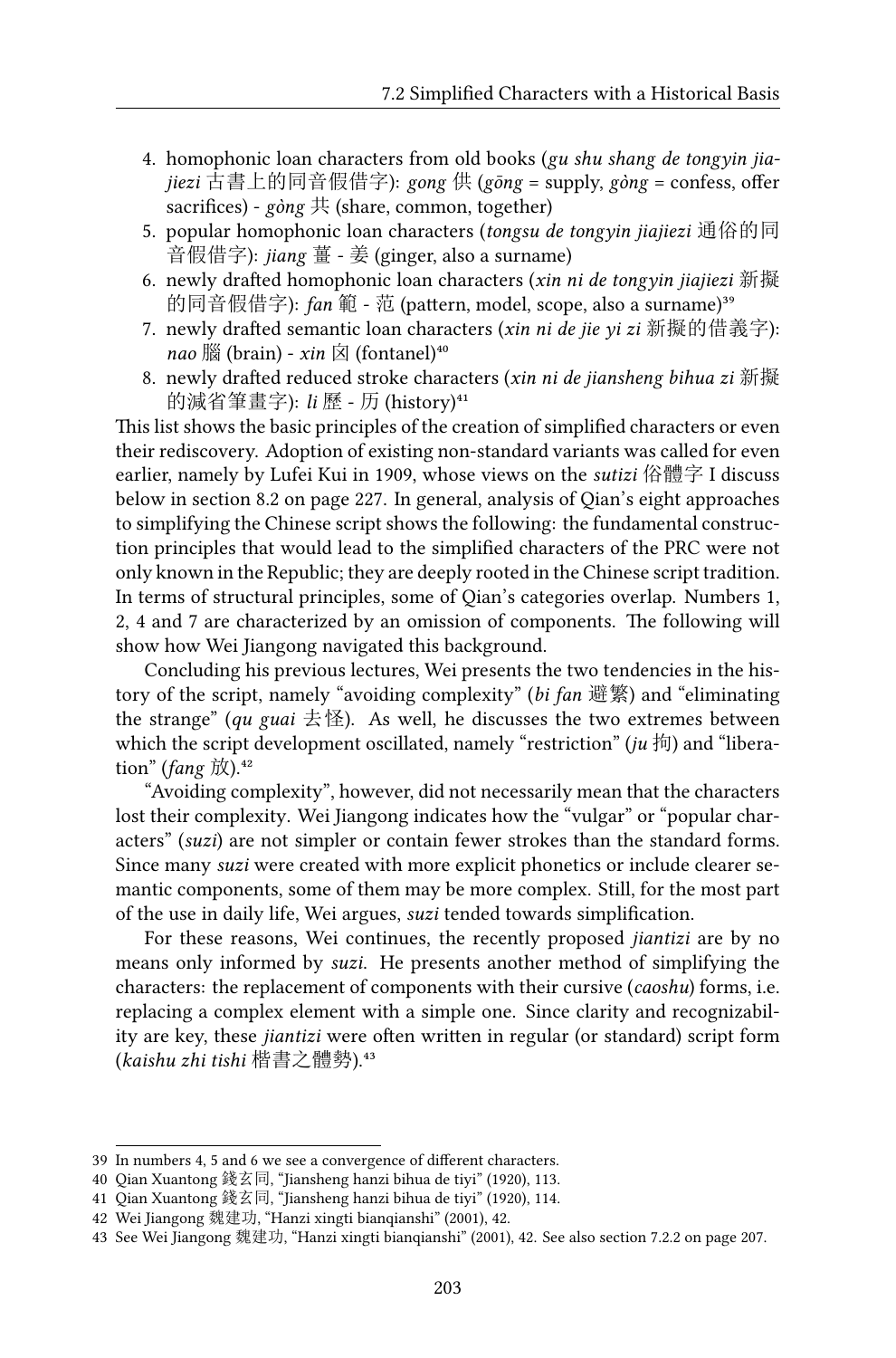While in the future Wei sees no constraint (*jushu* 拘束) for the creation (or appearance, *shengzhang*  $\notin \mathbb{R}$ ) of *jiantizi*, given their long history,<sup>44</sup> he also acknowledges that official intervention in this development is desirable. For him, the circulation of "handwritten characters" *shoutouzi* 手头字<sup>45</sup> circulating in Shanghai news and culture magazines<sup>46</sup> and the official publication of the "List of simplified characters" (*Jiantizi biao* 簡體字表)⁴⁷ by the KMT government (both circulated in 1935) were important steps in the right direction. The idea behind the *shoutouzi* was to turn widely used handwritten short forms into a font for printing. It must be pointed out that both lists already contain a large amount of characters that would later be made official in the PRC reforms. Many of the proposed simplified characters on the two lists were created by omitting or contracting one or several components of the characters.

Both the list of *shoutouzi* and the *Jiantizi biao* not only show a considerable overlap but also a large number of characters that would later be officially adopted in the PRC. The main approach used during the Republican era was to decrease complexity in a graphical way: components are omitted, contracted or replaced by components with lesser strokes. The vast majority, however, are not newly created characters but existing variants. A list of examples can be found at the end of this chapter (see 7.2.3 on page 209). All of the listed characters would then be made official in the PRC reforms.

This approach to the simplification of the characters makes it evident that this reform approach is very different from the call to replace the characters with phonetic spelling (be it Latin/Western or based on the Chinese characters). This was important for Wei Jiangong. Wei stresses that simplified characters have siginific components to them (*zhu yi* 注義, literally: to annotate meaning). Different from *jianzi* or Zhuyin as a phonetic transcription, reformed characters will constitute a new system of shape and sound (*xin xing sheng xitong* 新形聲系統).<sup>48</sup>

<sup>44</sup> Wei claims that they can be traced back to the Han dynasty. For the vast majority, this is true. Bökset, however, presents the earliest appearance of *jiantizi* created by omitting a part as early as some time between 770 and 476 BC (Bökset, Roar, *Long Story of Short Forms: The Evolution of Simplified Chinese Characters* (2006), 174.). He also points out that Huang Lizhou 黃梨洲 (1610–1695, given name Zhongyi 宗羲) already advocated the use of *suzi* with lesser strokes. Wei Jiangong 魏建功, "Hanzi xingti bianqianshi" (2001), 42.

<sup>45</sup> Or "simplified handy characters (for daily usage)", as translated by Zhang Liqing 张立青. Zhou Youguang 周有光 [translated by Zhang Liqing 张立青], *Zhongguo yuwen de shidai yanjin* (2003), 61.

<sup>46</sup> The mission statement of the initiators (*faqiren* 發起人, among them Ba Jin, Ye Shengtao and Lao She 老舍 (1899–1966), but not Wei Jiangong) and a first list of *shoutouzi* was published in several magazines, such as *Shenghuo jiaoyu* 生活教育 (Life and Education) and *Xinsheng zhoukan* 新生週刊 (New Life Weekly). See also: Ding Shujing 丁淑靜 et al., "Tuixing shoutouzi yuanqi" 推行手头字 緣起 [Mission statement of the promotion of handwritten characters], in: *Taibai* 太白 [Venus] 1.21 (1935). Venus (*taibai* lit.: great white) refers to the star.

<sup>47</sup> The "List" is based on Qian Xuantong's work on the "Table of simplified characters" (*Jiantizi pu* 簡體 字譜) from the same year. Apart from Qian, other notable linguists who participated in the drafting of the "List" included Li Jinxi, Wang Yi, and Zhao Yuanren. He Jiuying 何九盈, *Zhongguo xiandai yuyanxue shi* (1994), 484.

<sup>48</sup> Wei Jiangong 魏建功, "Hanzi xingti bianqianshi" (2001), 43.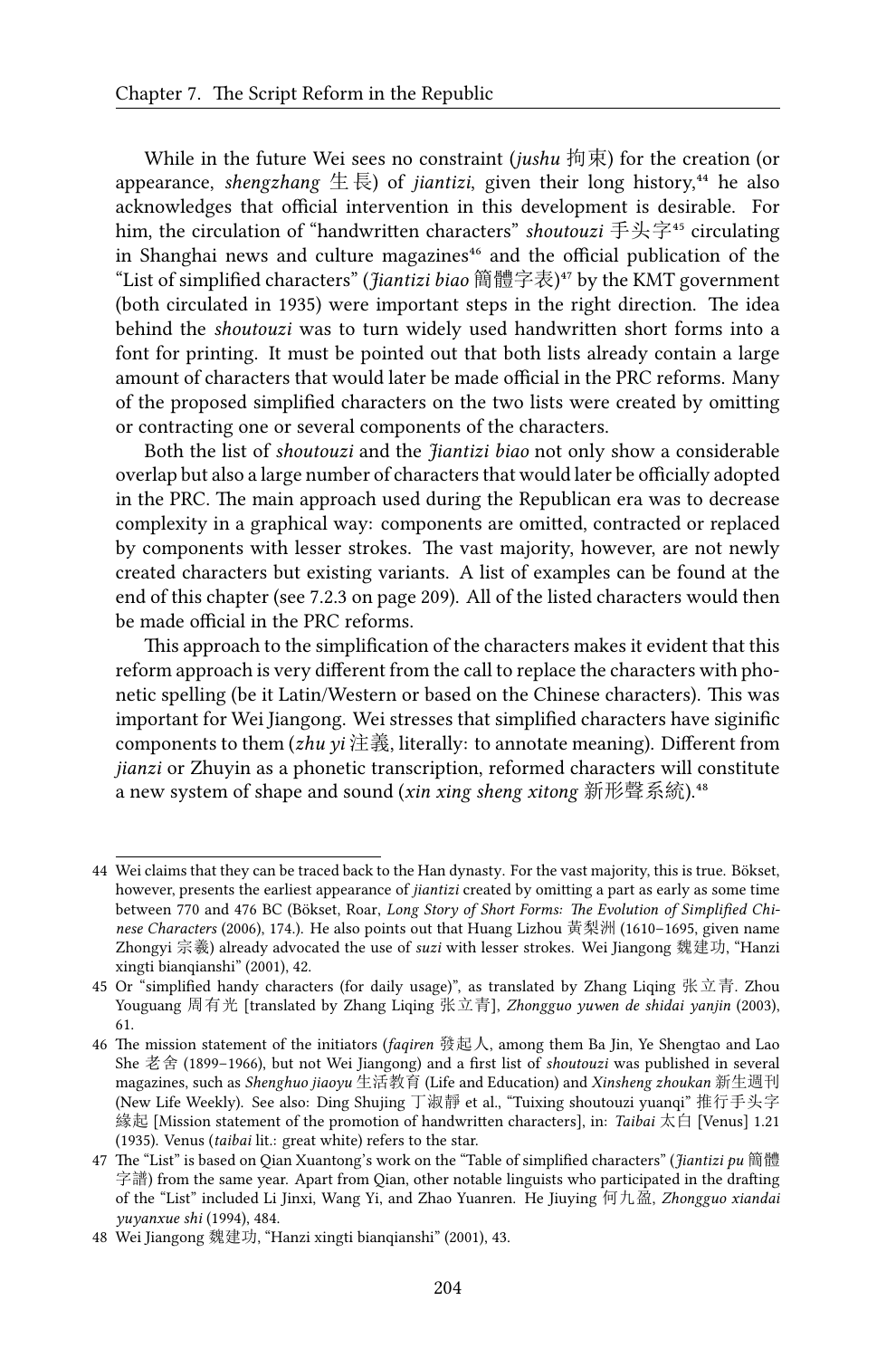#### **7.2.2 The Partial Reform of the Chinese Characters**

In 1937, Wei Jiangong published his view on a possible "partial" (*jubu* 局部) transformation/reform (*gaizao* 改造) and his comments on the current reform propositions and graphemic research.<sup>49</sup> He first outlines his general concerns and then comments on the *Jiantizi biao*, the "Dictionary of simplified characters" (*Jianti zidian* 簡體字典) by Rong Geng 容庚 (1894–1983) and Huang Zhongming's 黃 仲明 research on the semi-cursive script (*xingshu* 行書).<sup>50</sup>

Wei describes the current state of the script debate and presents the three approaches to reforming the Chinese writing:

- 1. abolish the characters altogether (*genben feichu* 根本廢除)
- 2. partially reform the characters (*jubu gaizao* 局部改造)
- 3. add help to the characters (*fujia bangzhu* 附加幫助)<sup>51</sup>

The first option, the abolition of the characters, is still the preferred prospect for Wei. However, he regards it as unrealistic. The majority of the population would not be able to accept an abolition for two reasons: the ability of the characters to hold the Chinese nation together, and the difficult separation between the spoken language and the script. Thus it would cause the abolition of the characters to be confused with the abolition of the Chinese language altogether. The third option is the addition of a phonetic spelling like Zhuyin fuhao to the characters. In this article, he concentrates on the second option: the partial reform of the characters.<sup>52</sup>

As Wei stated (and has already said so on different occasions), partial reforms must be based on natural linguistic development, which is characterized by the gradual, involuntary change of speech and script. Script is merely a tool to represent the spoken language on paper; both language and script change incessantly. Wei describes how "our people" (*women de minzhong* 我們的民眾) is ingenious in using and adapting the script. He illustrates how people use and adapt the script, employing one specific figure of speech that appears all over his text. This figure of speech also encapsulates his beliefs on the principle for reform: *you jing you quan* 有經有權. It can be translated rather literally: the people "had the classics

<sup>49</sup> Wei Jiangong 魏建功, "Hanzi jubu gaizao de wenti – jiantizibiao, jiantizidian he biaozhun xingshu shuping" 漢字局部改造的問題––簡體字表,簡體字典和標準行書書評 [The question of a partial reform of the Chinese characters – commentary on the List of simplified characters, the Simplified character dictionary and the standard semi-cursive script], in: *Wei Jiangong wenji* 魏建功文集 [Collected works of Wei Jiangong], ed. by Ye Xiaochun 叶笑春, Rong Wenmin 戎文敏, Zhou Fang 周方 and Ma Zhenxing 马镇, vol. 4, Nanjing 南京: Jiangsu jiaoyu chubanshe 江苏教育出版社, 2001, 169– 187. Originally published in the journal *Yishibao: Dushu zhoukan* 益世報 *·* 讀書周刊 (*Social Welfare Daily*: Reading Weekly (supplement)) volumes 93 and 94. The English translation of the journal title is from Fung, Edmund S. K., *The Intellectual Foundations of Chinese Modernity* (2010), 181.

<sup>50</sup> Huang Zhongming 黃仲明, "Biaozhun xingshu zhi yanjiu" 標準行書之研究 [Research on a standardized semi-cursive script], in: *Dongfang Zazhi* 東方雜誌 [*Eastern Miscellany*] 33.7 (1936), 195– 211. *Xingshu* is sometimes also called "running script" or "cursive". By calling it "semi-cursive", I follow Wilkinson, see Wilkinson, Endymion, *Chinese History: A New Manual* (2018), 34.

<sup>51</sup> Wei Jiangong 魏建功, "Hanzi jubu gaizao de wenti – jiantizibiao, jiantizidian he biaozhun xingshu shuping" (2001), 169.

<sup>52</sup> Wei Jiangong 魏建功, "Hanzi jubu gaizao de wenti – jiantizibiao, jiantizidian he biaozhun xingshu shuping" (2001), 169.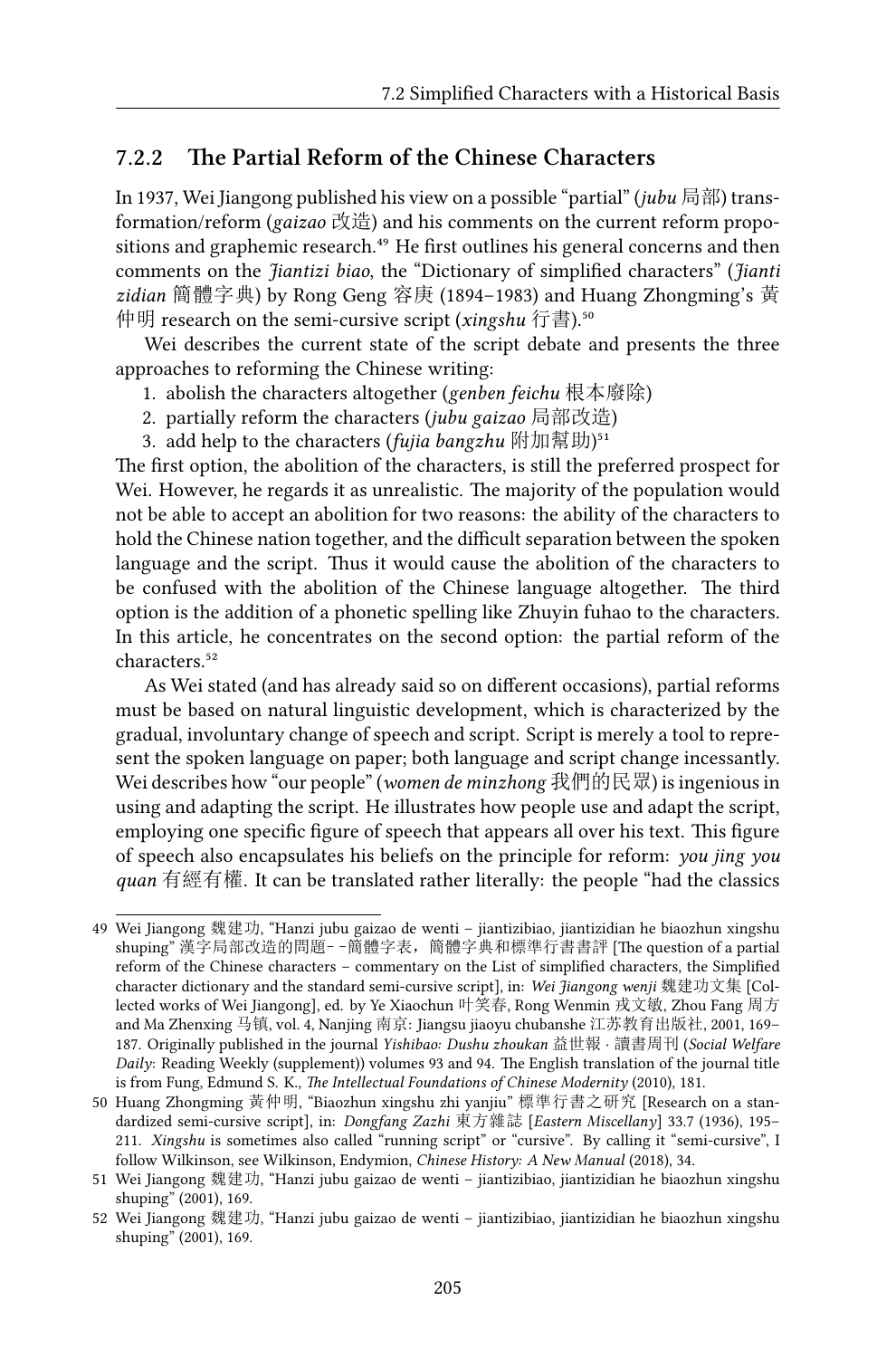and the insight into the ideal moment",<sup>53</sup> but the general philosophical concept called *jing quan shuo* 經權說 and *jing quan lun* 經權論 actually goes back well into pre-Imperial times.⁵⁴ In philosophical terms, it describes how the *Dao* 道 is laid out in principle and how it adapts to the circumstances. In more general terms, it also states a traditional fixed rule may have to be disregarded to suit one particular situation.<sup>55</sup> Therefore, Wei explains, *jing* 經<sup>56</sup> is some sort of core that needs to be continued ( $\psi$ *in*  $\mathbb{E}$ ), whereas elements affected by *quan*  $\mathbb{E}$  can be dismissed or altered (*ge* 革). Since the people naturally know which elements in the script should be continued and those that should be dismissed, Wei calls for an adoption of characters and simplification methods that developed among the common people. These characters and methods are "established by custom" (*yue ding su cheng* 約定俗成), a phrase Wei and other reformers like to quote from *Xunzi* 荀子 (ca. 3rd cent. BCE).<sup>57</sup> This concept is represented by the principle of "adopt the existing ones and do not create new ones" (*shu er bu zuo* 述而不作) in the official explanations accompanying the Republican *Jiantizi biao*.<sup>58</sup>

Many of these existing character variants, however, have been called "vulgar" (*su* 俗, also: popular, non-standard), and are juxtaposed with "correct" (*zheng* 正, also: standard, orthodox) characters. Between these two extremes on the spectrum of the social status of character variants, Wei proposes a third category: "common" (*tong* 通). Wei then offers an explanation for these three categories that removes them from the realm of prestige and enters the realm of chronology. "Correct" characters have been established longer. "Vulgar" characters have been newly created and are therefore simply not accepted *yet*. They are not inferior or "erroneous" (*e* 訛), but chronologically younger. It is not a question of quality, but of chronology. Newly created characters were called *su* because they lacked tradition. The different categories are fluid and change with time. Today's "erroneous" or "vulgar" may be tomorrow's "standard" and "correct".<sup>59</sup>

53 Hintzen, Geor, "The Place of Law in the PRC's Culture", in: *Cultural Dynamics* 11.2 (1999), 167–192, see 184.

- 55 Zhang Dainian quotes the passage *Li Lou* 離婁 I, 17 from the *Mencius* (*Mengzi* 孟子), that states even if men and women are not to touch each other, a man should still grab his sister-in-law to save her from drowning, to show that *quan* can be translated as "assessment". Zhang, Dainian, *Key concepts in Chinese philosophy*, New Haven: Yale University Press, 2002, 358.
- 56 The term *jing* originally denoted "warp" (from weaving) and subsequently metaphorically meant "rule", "canon", "guiding thread", "guideline". See: Unger, Ulrich, *Grundbegriffe der altchinesischen Philosophie: ein Wörterbuch für die Klassische Periode*, Darmstadt: Wissenschaftliche Buchgesellschaft, 2000, 48.
- 57 Wei Jiangong 魏建功, "Hanzi jubu gaizao de wenti jiantizibiao, jiantizidian he biaozhun xingshu shuping" (2001), 170. Wei here uses it as general ideal concept for reforms, but it can also characterize one particular character variant. Bökset, Roar, *Long Story of Short Forms: The Evolution of Simplified Chinese Characters* (2006), 6.
- 58 Jiaoyu bu 教育部 [Ministry of Education], "Jiantizi biao" 簡體字表 [Table of simplified characters], in: *Xiang-E tielu xunkan* 湘鄂鐵路旬刊 [Ten-day periodical of the Hunan-Hubei railway] 117 (1935), 19–21, see 20. See also: Zhou Youguang 周有光 [translated by Zhang Liqing 张立青], *Zhongguo yuwen de shidai yanjin* (2003), 61.
- 59 Wei Jiangong 魏建功, "Hanzi jubu gaizao de wenti jiantizibiao, jiantizidian he biaozhun xingshu shuping" (2001), 170–171.

<sup>54</sup> Jiang Qing 蒋庆, *Gongyang xue yinlun* [Introduction to the study of the Gongyang commentary], Shenyang 沈阳: Liaoning jiaoyu chubanshe 辽宁教育出版社, 1995, 232ff.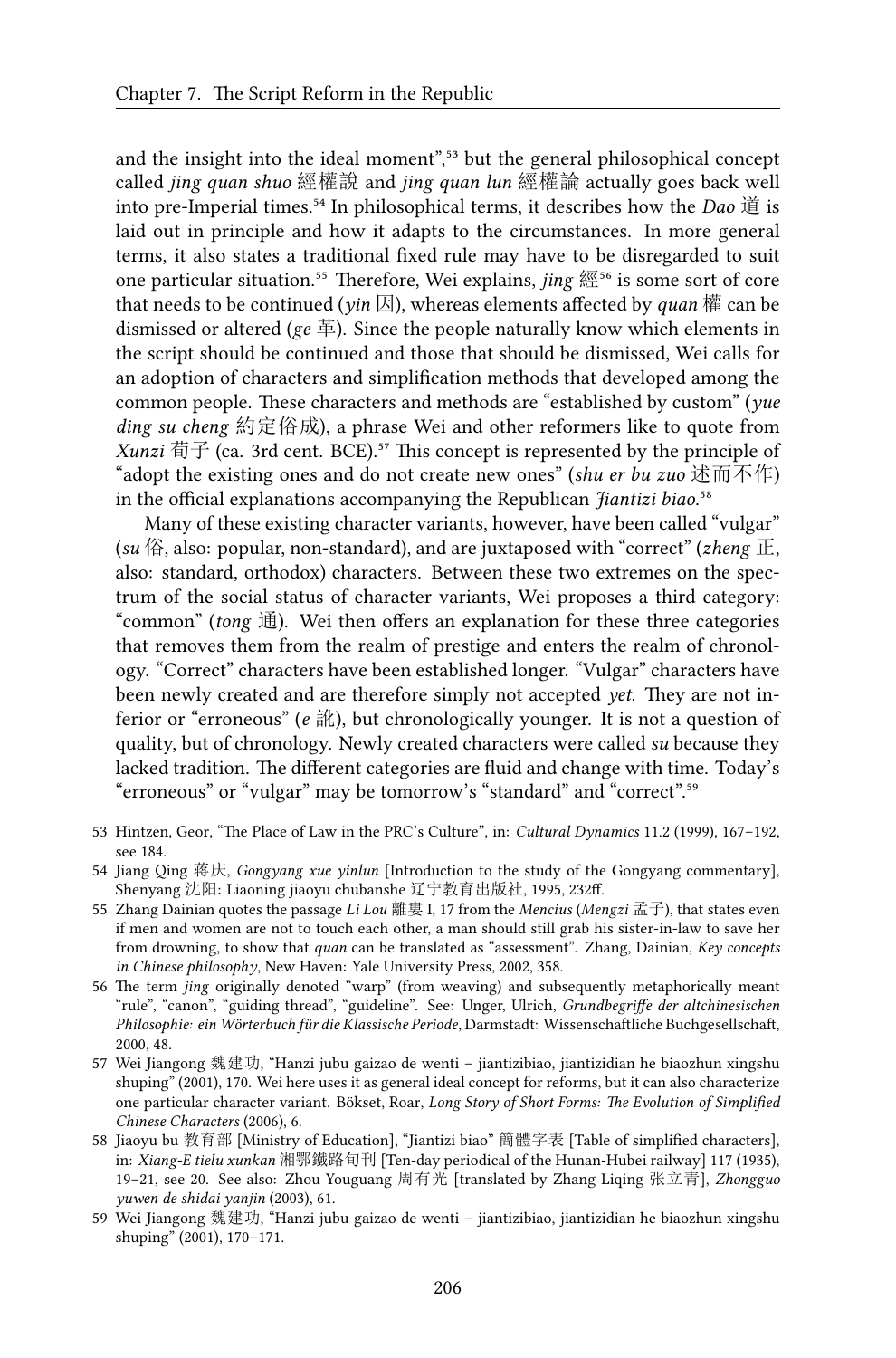According to Wei, an example of this categorization and its chronological explanation is found in Tang dynasty: Yan Yuansun's 顏元孫 (d. 732) orthography dictionary *Ganlu zishu* 干祿字書 (Lexicon for Seeking a Salary).<sup>60</sup> This volume and other reference books of the Tang dynasty mark the introduction of a standardized orthography that became a crucial criterion for the examinations of scholar-officials.<sup>61</sup> Wei explains how the Tang ended an era where writers had a certain orthographic freedom and began an era of standardization of writing norms thanks to a wider spread of block printing.<sup>62</sup> The Tang also marked the introduction of *kaishu* as predominant script for block printing.<sup>63</sup>

*Kaishu* provided the graphical standard for the ROC "List of Simplified Characters". The adopted simpler *caoshu* variants were "*kaiti*-ized" (*kaitihua* 楷體化 or *kaihua* 楷化).<sup>64</sup> In other words, their shape was adapted to *kaishu*. The explanations accompanying the "List" state that while the round forms of *caoshu* are well-suited for handwriting, the straight lines and sharper angles of *kaishu* make it suitable for printing. Wei did not believe that handwriting and printing types had to be the same.<sup>65</sup>

Adopting existing graphical solutions to decrease the complexity of the characters was also pursued by the two scholars whose work Wei discussed: Rong Geng and his *Jianti zidian* and Huang Zhongming's research on a standardized semi-cursive script. Rong's dictionary already contained 138 characters that would later be adopted in the PRC reforms, most of which are the results of

<sup>60</sup> Wei also examined it in its secondary capacity as rhyme book. Cf. his 1939 article: Wei Jiangong 魏 建功, "Tangdai xingyong de yi zhong yunshu de muci (*Ganlu zishu* suo ju yunmu kao)" 唐代行用的 一種韵書的目次(《干祿字書》所據韵目考)[The table of contents of a rhyme book in use during the Tang period (examination of the rhymes in the *Ganlu zishu*)], in: *Wei Jiangong wenji* 魏建功文集 [Collected works of Wei Jiangong], ed. by Ye Xiaochun 叶笑春, Rong Wenmin 戎文敏, Zhou Fang 周方 and Ma Zhenxing 马镇兴, vol. 2, Nanjing 南京: Jiangsu jiaoyu chubanshe 江苏教育出版社, 2001, 317–338.

<sup>61</sup> McNair, Amy, "Public Values in Calligraphy and Orthography in the Tang Dynasty", in: *Monumenta Serica* 43 (1995), 263–278, see 263.

<sup>62</sup> Wei Jiangong 魏建功, "Hanzi jubu gaizao de wenti – jiantizibiao, jiantizidian he biaozhun xingshu shuping" (2001), 170.

<sup>63</sup> Wilkinson, Endymion, *Chinese History: A New Manual* (2013), 33.

<sup>64</sup> Wei Jiangong 魏建功, "Hanzi jubu gaizao de wenti – jiantizibiao, jiantizidian he biaozhun xingshu shuping" (2001), 178.

<sup>65</sup> See Wei Jiangong 魏建功, "Hanzi jubu gaizao de wenti – jiantizibiao, jiantizidian he biaozhun xingshu shuping" (2001), 173. As well, during the PRC simplification discussions, keeping different styles in handwriting and printing was debated. For example, some argued that the cursive forms like *dong* 东 or *che* 车 (car) should be confined to handwriting, while 東 and 車 should be printed. The cursive variants were only officially adopted in 1964. Bökset, Roar, *Long Story of Short Forms: The Evolution of Simplified Chinese Characters* (2006), 138.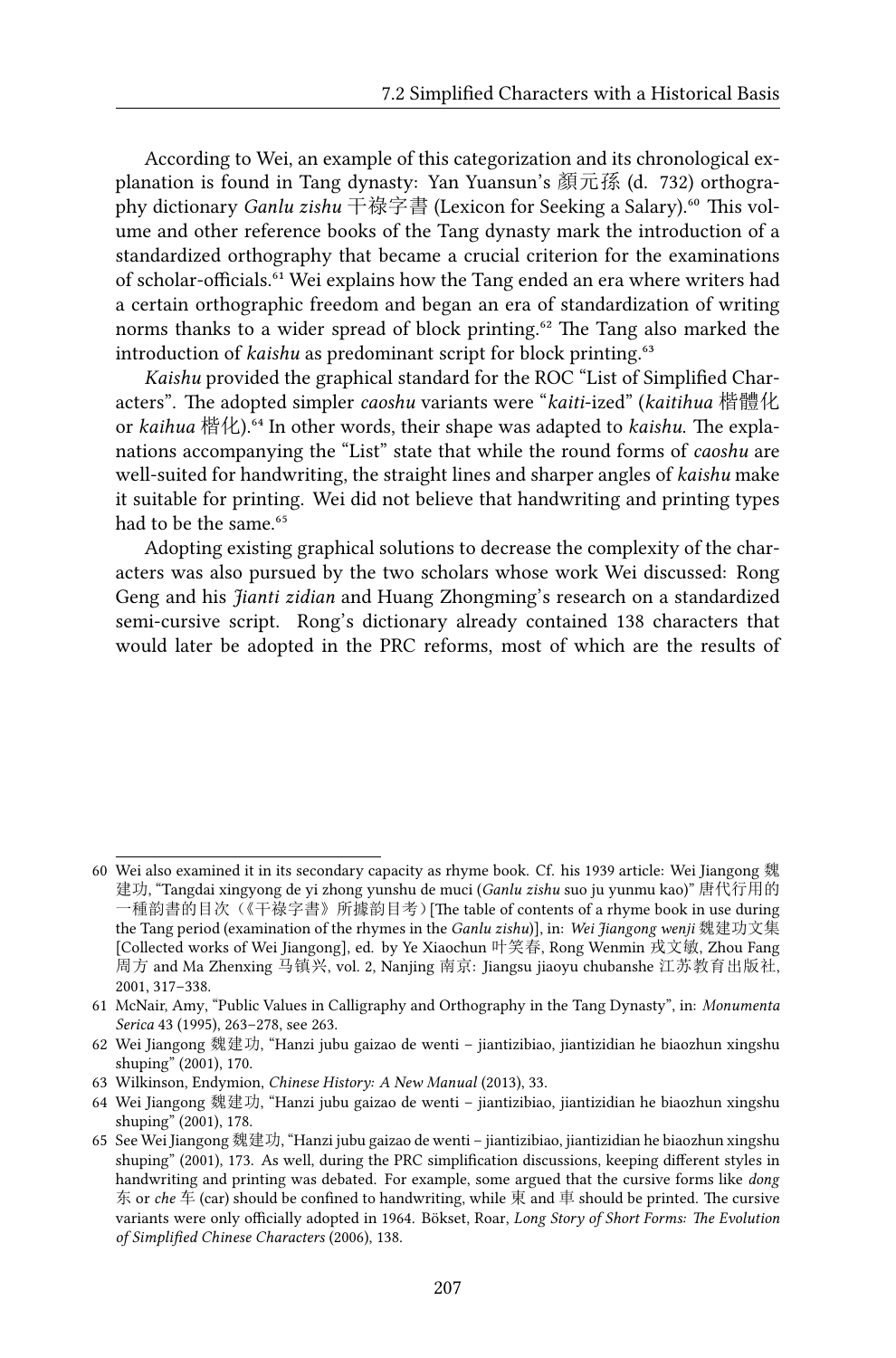omissions and contractions.⁶⁶ His sources were historical *suzi* and *caoshu*.⁶⁷ Wei summarizes Rong's concept of script development as a straight line beginning from the ancient script (*guwen*  $\vec{\uparrow} \times$ ) and progressing towards the future in different stages: the small seal script (*xiaozhuan* 小篆), the clerical/official script (*li* 隸), standard/regular script (*kai* 楷), semi-cursive (*xing* 行), and cursive (*cao* 草), and finally simplified (*jiantizi* 簡體字).<sup>68</sup> Wei juxtaposes his own view on script development, presenting a two-dimensional model where *lishu* and *caoshu* existed synchronously, while *xingshu* split off from *lishu* before the establishment of *kaishu* and hence existed in parallel to both. From *kai* over *xing* to *cao*, he sees a gradual decrease of complexity (*fan* 繁) and increase of simplicity (*jian* 簡) while they also coexist(ed). He furthermore claims that Xu Shen's *liushu* do not apply for the characters after the seal script, which comprise all scripts from *lishu* onwards.<sup>69</sup> While Wei is aware of the limited explanatory power of the *liushu*, he neither mentions Tang Lan's 唐蘭 (1901–1979) theory of three character types (*sanshu shuo* 三書說) that was published in 1935<sup>70</sup> nor does he propose his own idea.

As well, Huang Zhongming's *xingshu* shows a discernible overlap with the already mentioned simplification schemes. It entails, for example, *men* 門 - 门 (door) and *bei* 貝 - 贝 (shell).<sup>71</sup> They are characterized by a contraction of strokes and variants that would be adopted in the PRC in the 1960s. However, Huang concentrated on character components, some of which do not have the capacity

<sup>66</sup> For a list of the characters, see: Zhao Ping'an 赵平安, "Rong Geng he ta de *Jiantizi dian*" 容庚先生 和他的《简体字典》[Rong Geng and his 'dictionary of simplified characters'], in: *Yuwen Jianshe* 语 文建设 [Language construction] 1 (1997), 42. See also: Xuan Jiancong 禤健聪, "*Jiantizi dian* he Rong Geng de hanzi jianhua yanjiu" 《简体字典》和容庚的汉字简化研究 [The 'dictionary of simplified characters' and Rong Geng's research on the simplification of Chinese characters], in: *Zhongguo wenzixue bao* 中国文字学报 [Journal of Chinese graphemics] 7 (2017), 34–44. An example of omission is *hao* 號 - 号 (number, appellation, et al.). It must be noted, however, that 号 was probably the older variant as both appear in the *Shuowen jiezi* and the entry 號 makes reference to 号. See: Li Leyi 李乐 毅, *Jianhuazi yuan* [Origin of simplified characters], Beijing 北京: Huayu jiaoxue chubanshe 华语教 学出版社 [Sinolingua], 1996, 97.

<sup>67</sup> Xuan Jiancong 禤健聪, "*Jiantizi dian* he Rong Geng de hanzi jianhua yanjiu" (2017), 34.

<sup>68</sup> Wei Jiangong 魏建功, "Hanzi jubu gaizao de wenti – jiantizibiao, jiantizidian he biaozhun xingshu shuping" (2001), 179.

<sup>69</sup> Wei Jiangong 魏建功, "Hanzi jubu gaizao de wenti – jiantizibiao, jiantizidian he biaozhun xingshu shuping" (2001), 180.

<sup>70</sup> Tang Lan proposed the *sanshu* theory in his *Guwenzixue daolun* 古文字學導論 (Introduction to paleography): (1) "graphs depicting figures" *xiangxing wenzi* 象形文字 (2) "graphs depicting concepts" *xiangyi wenzi* 象意文字 and "graphs depicting sounds" *xingsheng wenzi* 形聲文字, Qiu Xigui 裘錫圭 [translated by Mattos, Gilbert and Norman, Jerry], *Chinese Writing* (Early China Special Monograph Series 4), Berkeley: University of California, 2000, 163. It was further developed by Chen Mengjia and then by Qiu Xigui 裘錫圭 (\*1935) into three widely accepted categories today, summarized by Wilkinson as: "(1) the form indicates the word and hence the sound; (2) a character is used for its phonetic properties; and (3) the character combines (1) and (2)." Wilkinson, Endymion, *Chinese History: A New Manual* (2013), 36. Cf. also Ba Zhe 巴哲 and Luo Na 罗娜, "Hanzi leixing lilun yanjiu lüelun – cong 'liushu shuo', 'sanshu shuo' dao 'xin liushu shuo'" 汉字类型理论研究略论——从"六 书说"、"三书说"到"新六书说"[A Brief View on the Study of Chinese Character Type Theory – From 'Six Types Theory', 'Three Types Theory' to 'New Six Types Theory'], in: *Pingxiang xueyuan xuebao* 萍乡学院学报 [Journal of Pingxiang University] 36.2 (2019), 82–85.

<sup>71</sup> Huang Zhongming 黃仲明, "Biaozhun xingshu zhi yanjiu" (1936), 205.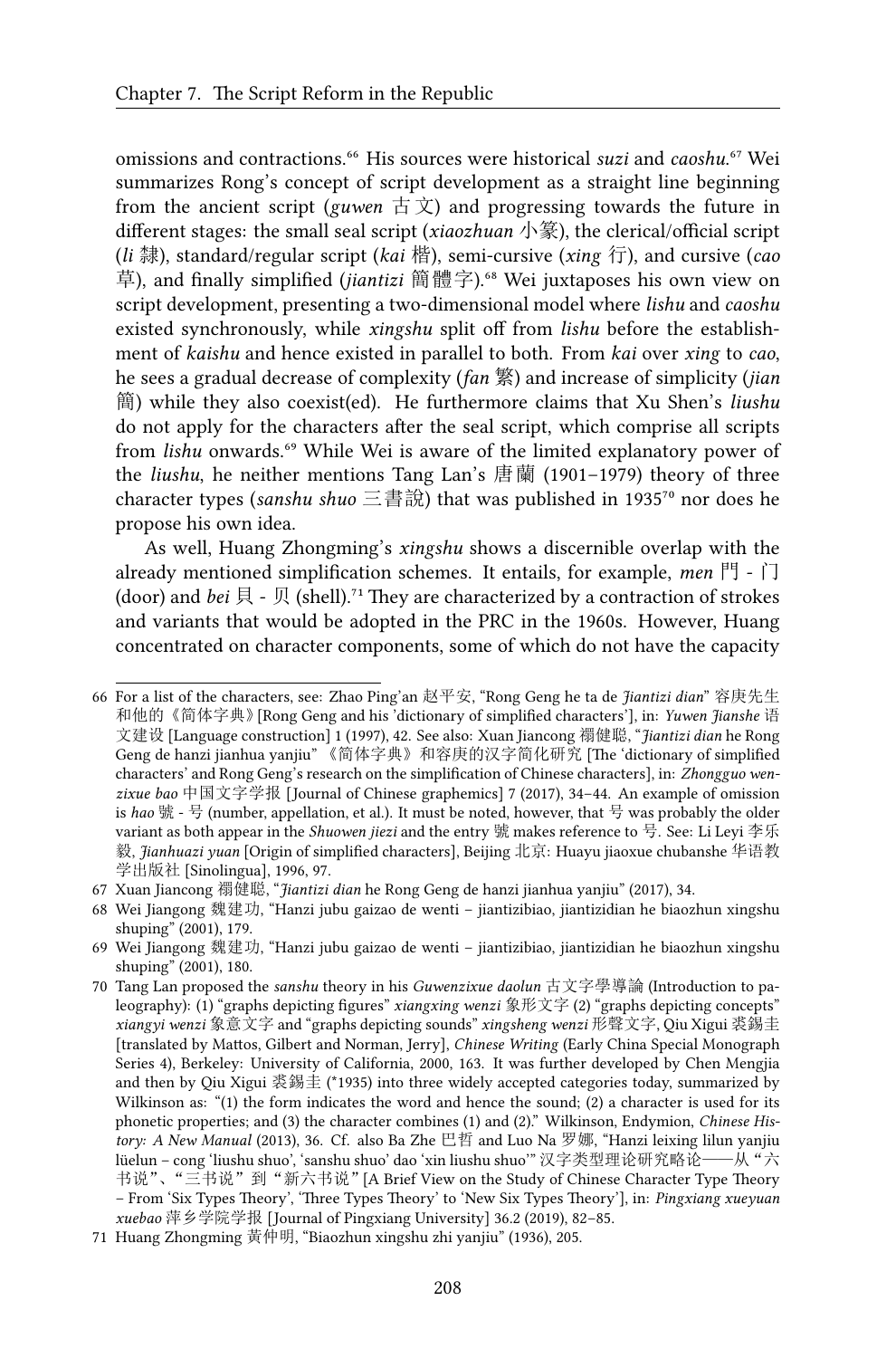(unlike the two examples) to stand on their own. The components are presented in *xingshu* handwritten style; they are not *kaiti*-ized. Huang's work is foundational research, not a direct reform proposal. He sees *xingshu* as a suitable middle way between the complex *kai* and the simple *cao*.<sup>72</sup>

However, this approach that starts with foundational research before calling for concrete reforms was exactly Wei Jiangong's wish. They were by far not the only ones rummaging through the vast Chinese historical script inventory. There was not only a vogue for short forms. Similar to other movements of the time (such as the folklore movement already described in 3.1.2, page 57), the script reform movement proceeded hand in hand with a movement to systematize or reorganize (*zhengli* 整理) the traditional inventory.<sup>73</sup> Wei summarized his conception that not only must all possible reform schemes be carefully considered but also that they must have a strong philological foundation in his 1936 essay "Making a plan for the Chinese characters" (Wei hanzi anpai jiyi 為漢字安排計 議). $^{74}$ 

Concluding his review of simplification ideas, Wei presents the way (*tujing* 途徑, or procedure) to a partial reform:

順先民之常軌,立繁簡之兩綱;

視日用之切要,辨省變之多方。"

Follow the practice of the ancients, establish two outlines for complex and simple;

discern what is most necessary in daily life, discriminate the many ways of omitting and changing.

For Wei Jiangong, the approaches to the "partial reform" of the characters were neither thorough nor systematic enough. They were still far from a new system of shape and sound. He would be proven wrong: the PRC reforms two decades later would adopt a large part of these partial reform ideas. He was right because phoneticity would play a larger role and many new *xingshengzi* would be adopted. Before the PRC reforms are examined in the next chapter, a list of examples from the ROC is provided.

#### **7.2.3 List of Simplified Character Examples from the Republican Period**

• The traditional character *biao* 標 (sign, mark) appears as 标 only on the *shoutouzi* list and not the official *Jiantizi biao*. The variant, created by omit-

<sup>72</sup> Huang Zhongming 黃仲明, "Biaozhun xingshu zhi yanjiu" (1936), 195.

<sup>73</sup> *Zhengli* can also be "to put in order". I take the translation of "reorganization" from Schwarcz, Vera, *The Chinese Enlightenment* (1986), 71, 346, 352. Schwarcz refers to the reorganization of the national heritage that began during the May Fourth era.

<sup>74</sup> Wei Jiangong 魏建功, "Wei hanzi anpai jiyi" 為漢字安排計議 [Making a plan for the Chinese characters], in: *Wei Jiangong wenji* 魏建功文集 [Collected works of Wei Jiangong], ed. by Ye Xiaochun 叶笑春, Rong Wenmin 戎文敏, Zhou Fang 周方 and Ma Zhenxing 马镇兴, vol. 4, Nanjing 南京: Jiangsu jiaoyu chubanshe 江苏教育出版社, 2001, 160–168.

<sup>75</sup> Wei Jiangong 魏建功, "Hanzi jubu gaizao de wenti – jiantizibiao, jiantizidian he biaozhun xingshu shuping" (2001), 186.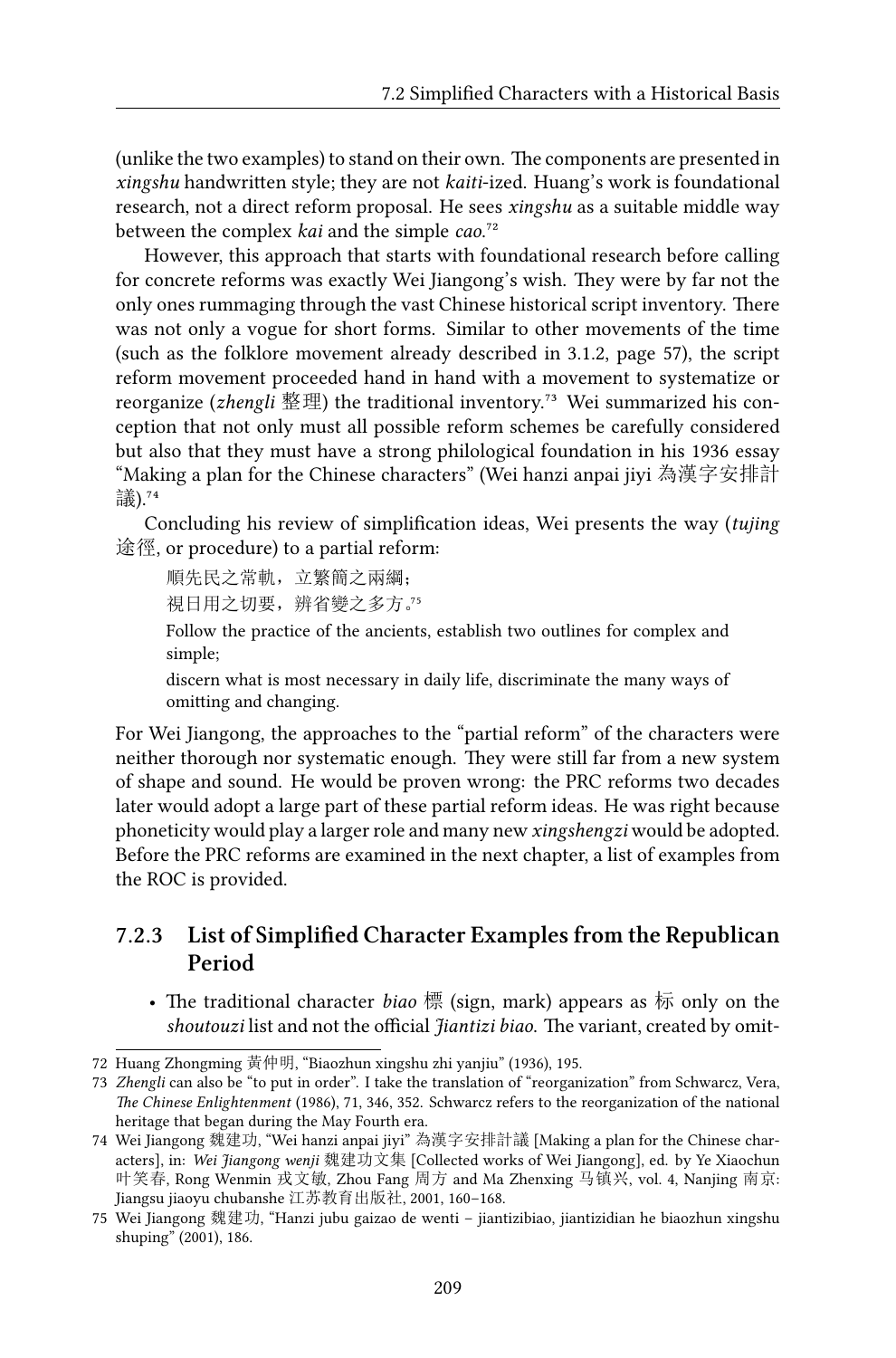ting the component  $ya^{\text{H}}$  (cover) appeared first on a 1934 table of *suzi*.<sup>76</sup> Li Leyi argues that the short form could also be a result of the contraction of strokes in the *caoshu* version.<sup>77</sup> See figure 3.

- By proposing to replace the complex form of *cong* 從 (follow) by 从, and actually omitting two of three components, both the *Jiantizi biao* and the *shoutouzi* list reinstate the earliest character form. It was found on oracle bones from Yin 殷 (today Yinxu 殷墟), capital of the Shang dynasty.<sup>78</sup>
- The short form for *deng* 燈 (light), 灯, also on both lists, saves strokes by introducing the phonetic *ding*  $\top$ . It appeared during the Yuan dynasty in block printing to ease the carving of the blocks.<sup>79</sup> It is one example of the *xingsheng* approach in which the new component is not only introduced because it is simpler, but also because it has a suitable phonetic value.<sup>80</sup> This approach would be increasingly employed during the PRC reforms.
- An example of the replacement of the *kaishu* variant by a cursive variant, which is also an important technique to contract the shape, is *dong* 東 (East), shortened to  $\overline{f}$ . Its cursive variant actually dates back to Han dynasty cursive, also called *zhangcao* 章草. The rounded, interlinked strokes of *caoshu* had to be "*kaiti*-ized". Just like Wei, also other reformers considered using it only for handwriting but not for printing.<sup>81</sup>
- *Dui* 對 (correct, toward, et al.) is one example where the complex component on the left is contracted or replaced by a component chosen for its simplicity but not for its phonetic value to create the short form 对. This was first done by Yuan block printers.<sup>82</sup>

<sup>76</sup> Xu Zemin 徐則敏, "550 suzi biao" 550 俗字表 [Table of 550 non-standard characters], in: *Lunyu* 論語 [The Analects] 45 (1934), 1005–1007, see 1005. In the table, the *suzi* are handwritten, presumably for a lack of printing types. See also: Bökset, Roar, *Long Story of Short Forms: The Evolution of Simplified Chinese Characters* (2006), 57.

<sup>77</sup> Li Leyi 李乐毅, *Jianhuazi yuan* (1996), 19.

<sup>78</sup> Bökset, Roar, *Long Story of Short Forms: The Evolution of Simplified Chinese Characters* (2006), 102.

<sup>79</sup> Bökset, Roar, *Long Story of Short Forms: The Evolution of Simplified Chinese Characters* (2006), 117.

<sup>80</sup> The same is the case for *yuan* 遠 - 远 (garden) and *yuan* 園 - 远 (far); both appear on both Republican lists and have their origins in Yuan variants. Li Leyi 李乐毅, *Jianhuazi yuan* (1996), 288–289. Why do especially many phonetic simplified characters go back to that time? Because the language at the time was considerably closer to nowadays' Standard Chinese. However, some simpler phonetic variants are actually the older ones, such as the case of  $da \, \dot{\mathcal{L}}$  -  $\ddot{\mathcal{R}}$  (reach, arrive, attain) dating back to Yin oracle bone inscriptions. The signific *yang* 羊 (sheep) was added in Zhou times. Bökset, Roar, *Long Story of Short Forms: The Evolution of Simplified Chinese Characters* (2006), 105.

<sup>81</sup> Bökset, Roar, *Long Story of Short Forms: The Evolution of Simplified Chinese Characters* (2006), 128; Li Leyi 李乐毅, *Jianhuazi yuan* (1996), 64; 东 also appears in Rong Geng's *Jianti zidian*, cf. Zhao Ping'an 赵平安, "Rong Geng he ta de *Jiantizi dian*" (1997).

<sup>82</sup> Bökset, Roar, *Long Story of Short Forms: The Evolution of Simplified Chinese Characters* (2006), 134.